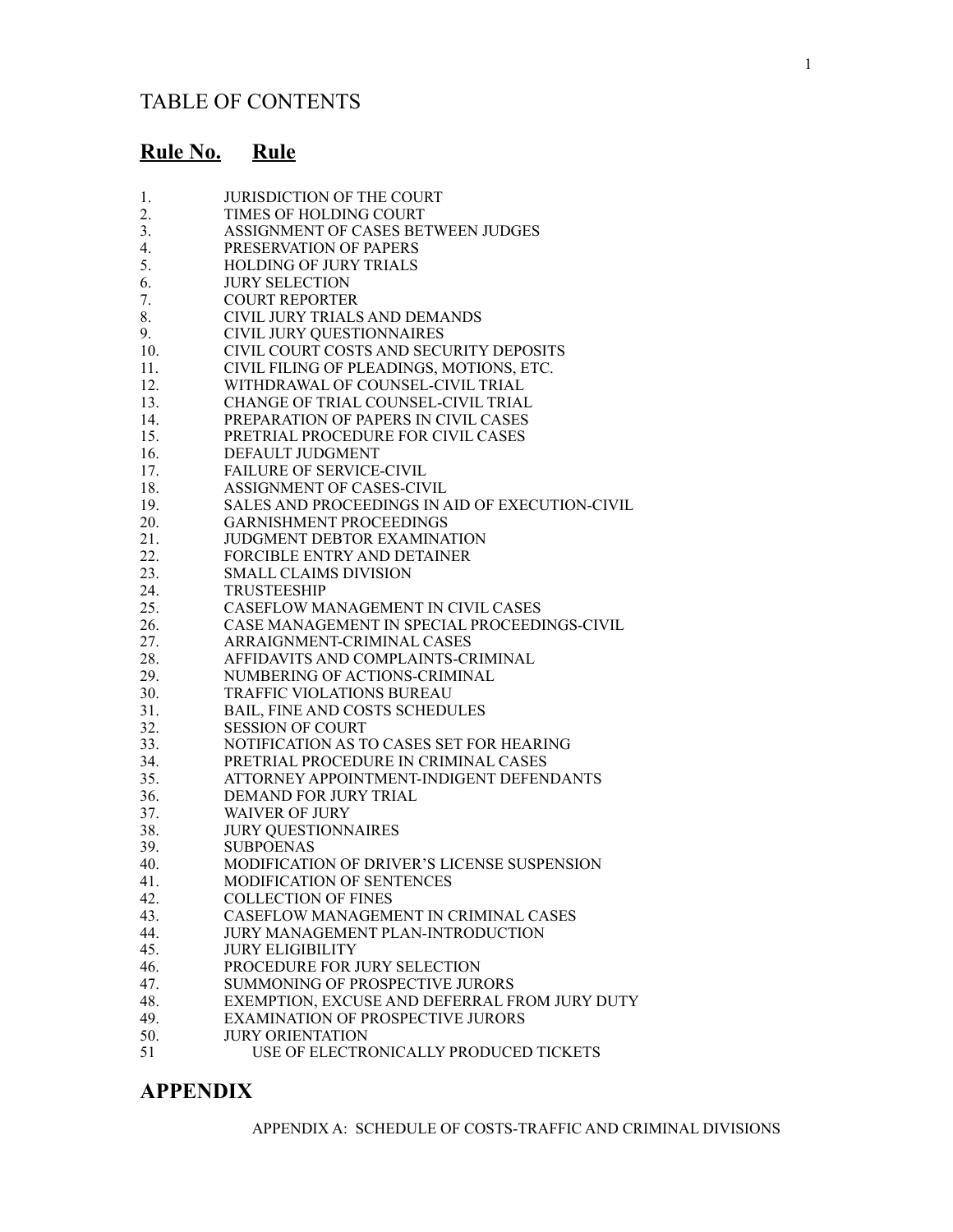#### APPENDIX B: SCHEDULE OF COSTS-CIVIL DIVISION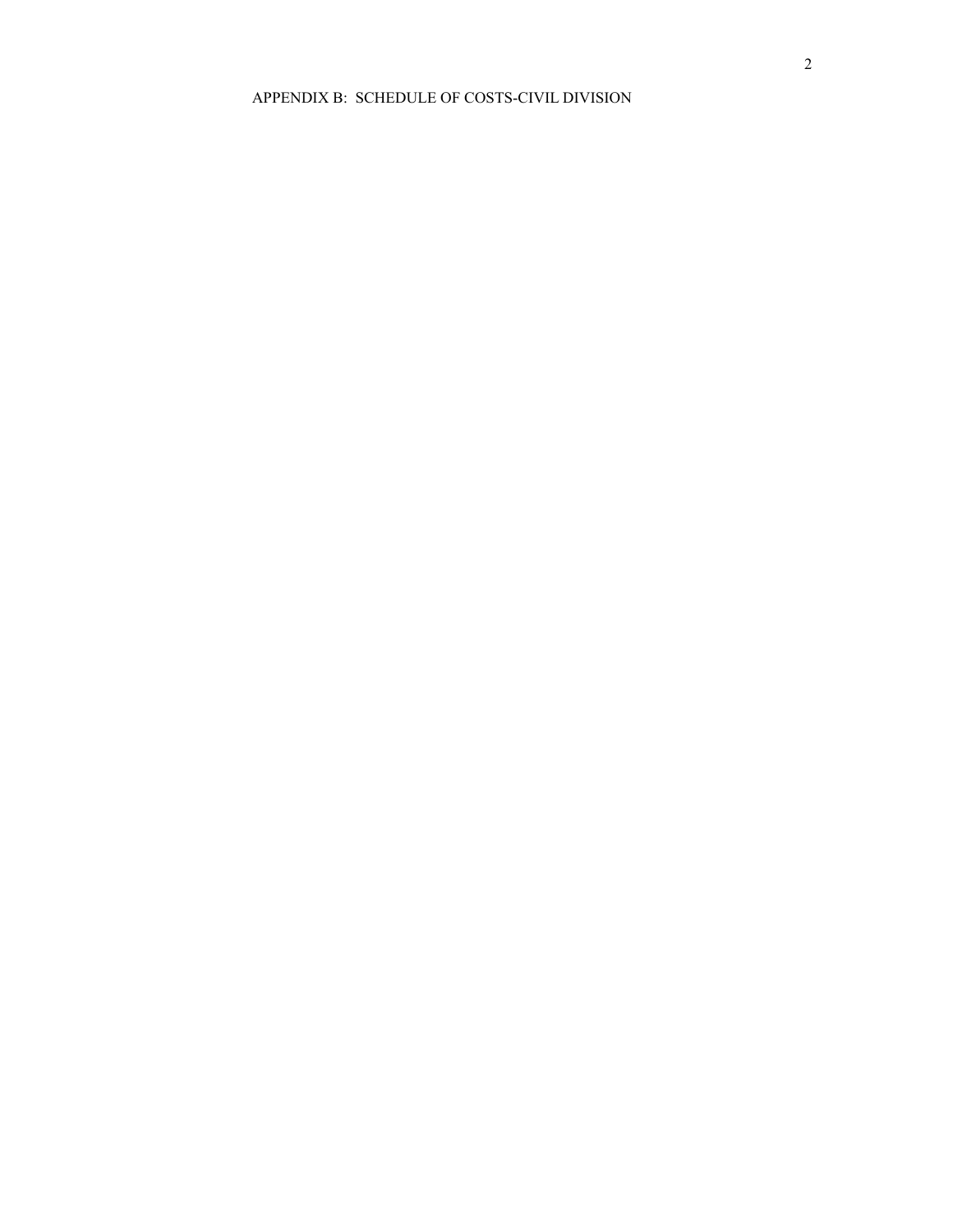### **RULE NO. 1 Jurisdiction of the Court**

The territorial jurisdiction of the Portsmouth Municipal Court includes all of Scioto County. The monetary jurisdiction of the Portsmouth Municipal Court shall be in an amount as provided for the appropriate section of the Ohio Revised Code. (Sec. 1901.17 Ohio Revised Code).

## **RULE NO. 2 Times of Holding Court**

- A. The sessions of this Court shall be from 9:00 a.m. until 4:00 p.m. during Monday through Friday each week, legal holidays excepted. The office of the clerk shall be open for the transaction of business from 8:00 a.m. to 4:00 p.m. during Monday through Friday each week, legal holidays excepted. The clerk's office may be closed at such other times as the Court may designate.
- B. To facilitate the issuance of such papers as might be discovered necessary during a trial which may extend beyond the conclusion of the court day at 4:00 p.m., the Clerk is instructed to keep the Clerk's office facilities available. Should a trial extend beyond 4:00 p.m. the Clerk shall remain available or shall have at least one deputy clerk available until the conclusion of all trials for that day.
- C. Each judge shall have full discretion in the disposition of the work of his office, and shall have the right to make his own rules and regulations with respect to the time of convening and adjourning. In the absence of any order by a judge to the contrary, five days of the week, Monday through and including Friday, shall be for regular Court work with attendance of jurors, such as are necessary.
- D. The judges shall hold joint sessions from time to time for the purpose of considering matters of general importance to the Court, and important questions of fact or law involved in any case pending before any one or more of the judges. Such joint sessions may be called by the Presiding and Administrative Judge on his own motion, or whenever requested to do so by any of the judges.
- E. The judges shall hold separate sessions in their respective courtrooms and transact such business as may be assigned to them under these rules or by the Presiding and Administrative Judge.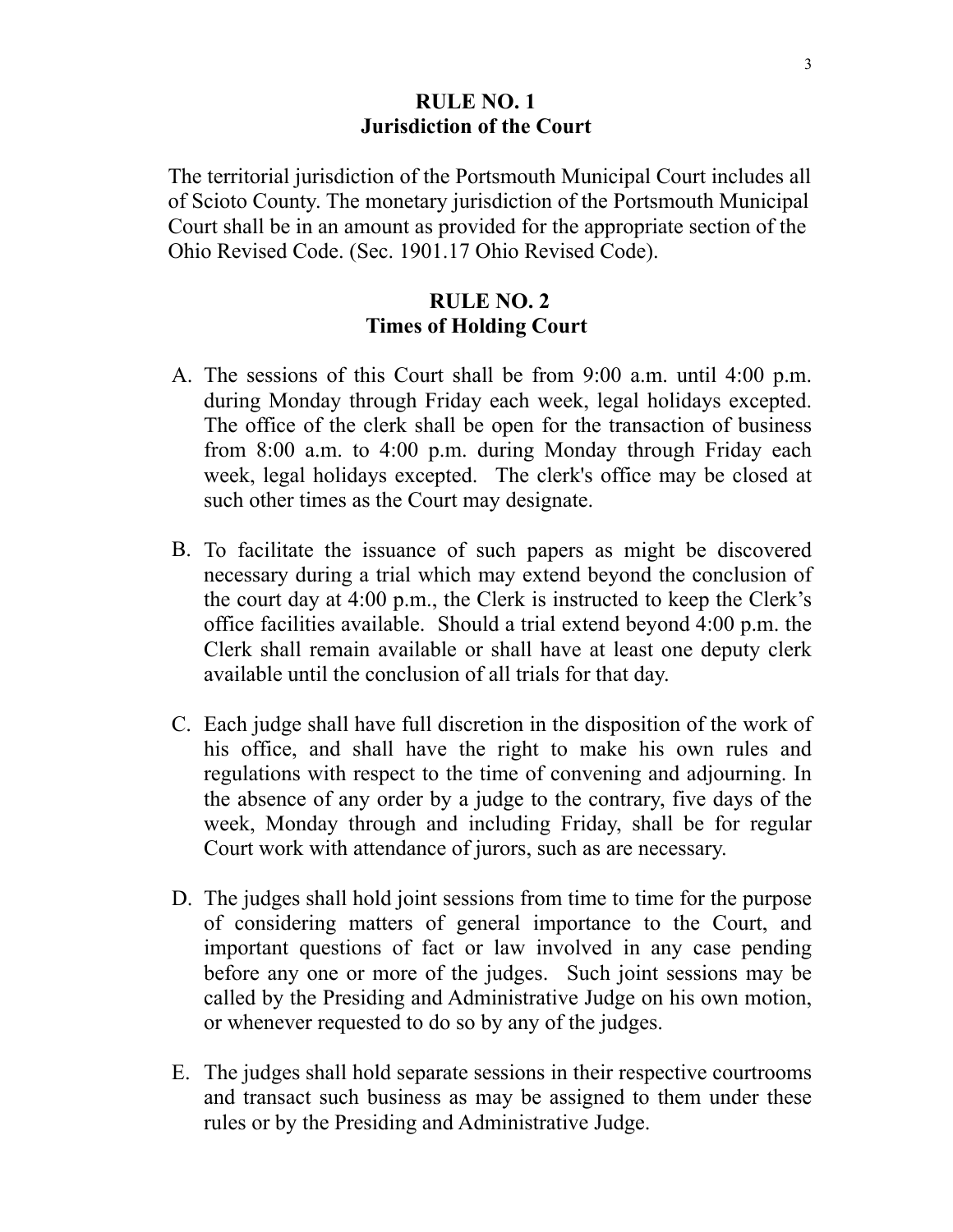### **RULE NO. 3 Assignment of Cases Between Judges**

Assignment of cases between judges shall be in accordance with Municipal Court Rules of Superintendence Rule 3(B)(1).

Judges shall rotate assignment to particular sessions each week, insofar as is possible, having regard to vacation schedules, trials, illness, or other matters which might interrupt such rotation. The Presiding and Administrative Judge may rearrange the assignment to particular sessions on a schedule other than is set forth herein, so as to maintain approximate equality in assignment to particular sessions.

When the judge who is assigned to a particular session has a conflict because of jury trial, the remaining judge, if he is available and not in jury trial himself, shall take the particular assignments.

## **RULE NO. 4 Preservation of Papers**

The clerk shall file and carefully preserve in the office of the clerk all papers delivered to the clerk in every action or proceeding. No original papers or depositions in any case or proceeding shall be removed from the office of the clerk, except for use in court or by the Court, except on written order of the Court.

## **RULE NO. 5 Holding of Jury Trials**

Jury trials will be held throughout the year on Tuesdays and Thursdays, or as otherwise designated by the judge to whom the case is assigned.

In the event that a holiday precedes a jury day, the courtroom of the judge assigned to the particular session shall be held available for arraignments and no jury trial shall be scheduled in that courtroom unless approved by such judge.

# **RULE NO. 6 Jury Selection**

Jurors to be used in the Portsmouth Municipal Court shall be chosen and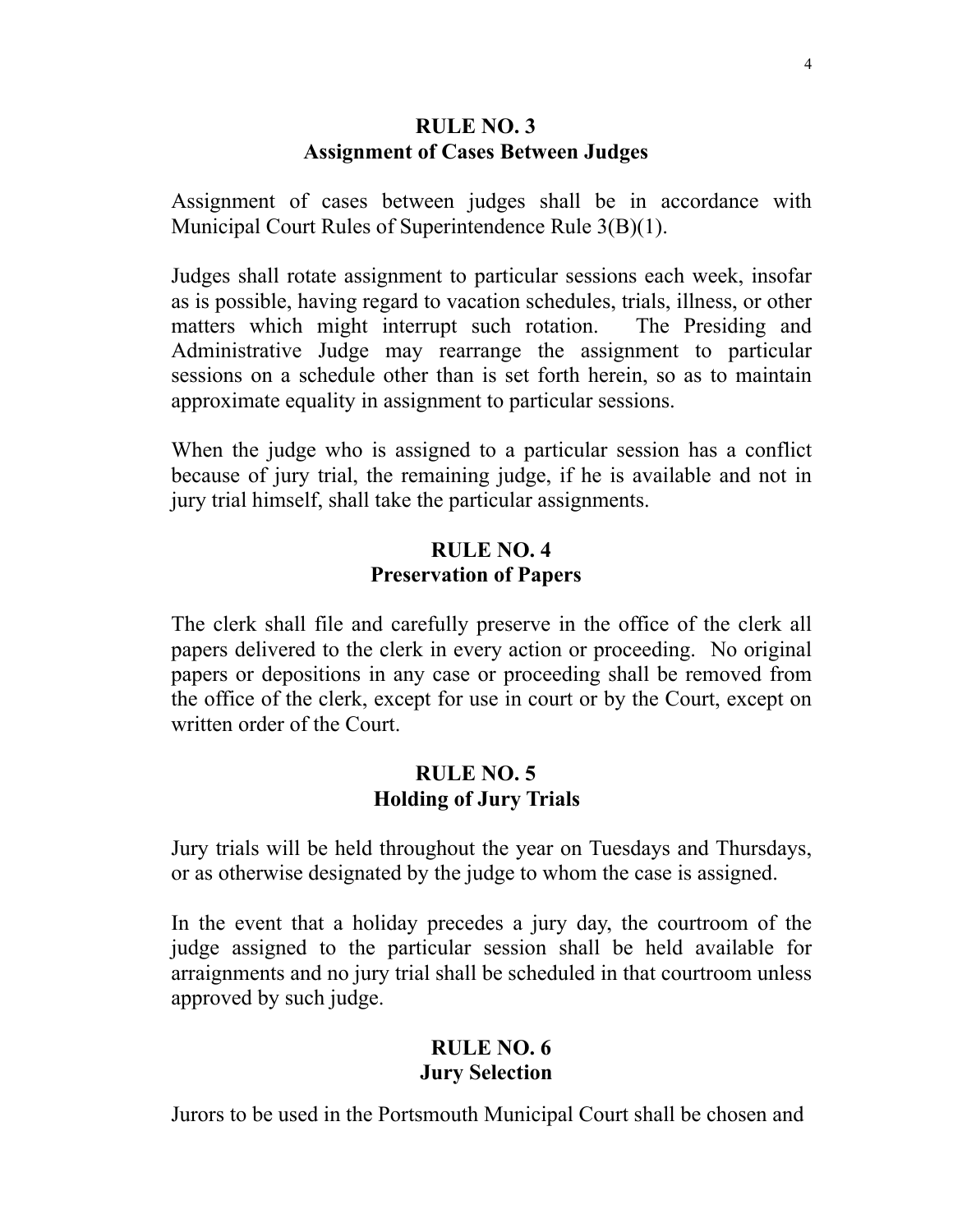summoned by the jury commissioners of Scioto County as provided in Section 2313.01 to 2313.26, inclusive, of the Ohio Revised Code, subject to the exceptions hereafter set forth.

The clerk shall, approximately every three month, notify the jury commissioners of Scioto County of the number of jurors needed in the Portsmouth Municipal Court for the next three month period. A new panel of jurors shall be chosen approximately every month and the jurors shall then be divided between courtroom A and B, although they may be used interchangeably between the courtrooms in the discretion of the trial judge.

Section 2313.16 of the Ohio Revised Code is hereby declared not to be applicable to the Portsmouth Municipal Court pursuant to the authority of Section 1901.25, Ohio Revised Code. The judge presiding in the courtroom for which the juror is to serve, or in his absence, either judge of the Court, may excuse a juror for good cause shown. Such excuse may be for a particular date or dates, or for the entire term.

### **RULE NO. 7 Court Reporter**

The Court Reporter shall record arraignments, preliminary hearings, and such other matters as may be designated by the judge. In every case reported by the Court Reporter, the fee provided by the court order pertaining to costs in the Portsmouth Municipal Court for transcripts shall be paid directly to the Court Reporter. Before the Court Reporter shall begin making a written transcript, the party requesting the same shall deposit, if requested, an amount sufficient to cover the estimated cost of the written transcript, said amount to be determined by the Court Reporter. At the completion of the written transcript, if the deposit is not sufficient, the balance shall be paid before the written transcript is released to the party.

The Court Reporter shall be paid for all transcripts, including those requested by the judge or by the prosecutor's office. No transcript shall be copied by any attorney, solicitor or any other person without the written consent of the Court Reporter.

In felony cases, if a transcript of the preliminary hearing proceedings is requested for an indigent defendant, an entry must be approved by a Common Pleas Court Judge ordering such transcript. In such cases, the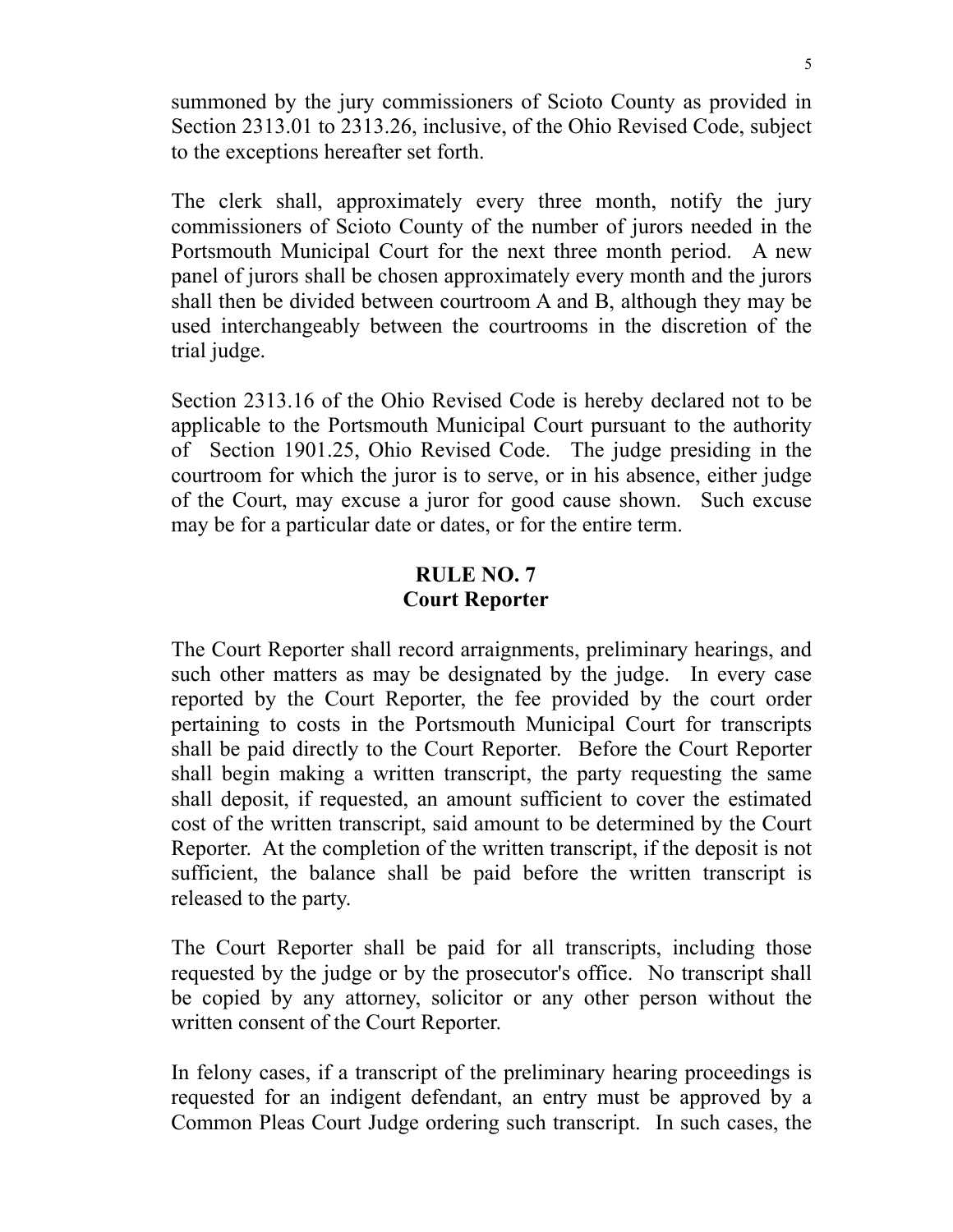governmental agency (City of Portsmouth or the State of Ohio, as the case may be) shall pay for such transcripts, such amount to be taxed as costs.

## **RULE NO. 8 CIVIL JURY TRIALS AND DEMANDS**

**(**The definition of "clerk" refers to the Portsmouth Municipal Court Clerk or any deputy clerk assigned to this office.)

A. A demand for a civil jury trial shall be made as required by Civil Rule 38 and shall be accompanied by a deposit of \$875.00 as security for the first day jury cost. Said sum shall be applied to the costs of the case in the event that costs are taxed to the party posting such deposit upon disposition of the case. Otherwise, the deposit shall be refunded to the party posting it at the conclusion of the case.

In the event a party claims to be indigent and unable to post the deposit, and affidavit as to such indigence shall be filed with the demand for jury, and the Court may summon the party into court for further investigation of the claimed indigence.

B. In the event a civil case is settled or dismissed prior to trial and it is not possible to notify all jurors of such cancellation, the requesting party shall bear the cost of juror fees for those jurors who report on the day of the trial.

## **RULE NO. 9 Civil Jury Questionnaires**

Jury questionnaires shall be submitted to potential jurors and shall be available for review by any party or their counsel one (1) week prior to trial.

# **RULE NO. 10 Civil Court Costs and Security Deposits**

The schedule of costs, security deposits and filing fees for all cases in the Portsmouth Municipal Court will be as set forth by separate order of this court.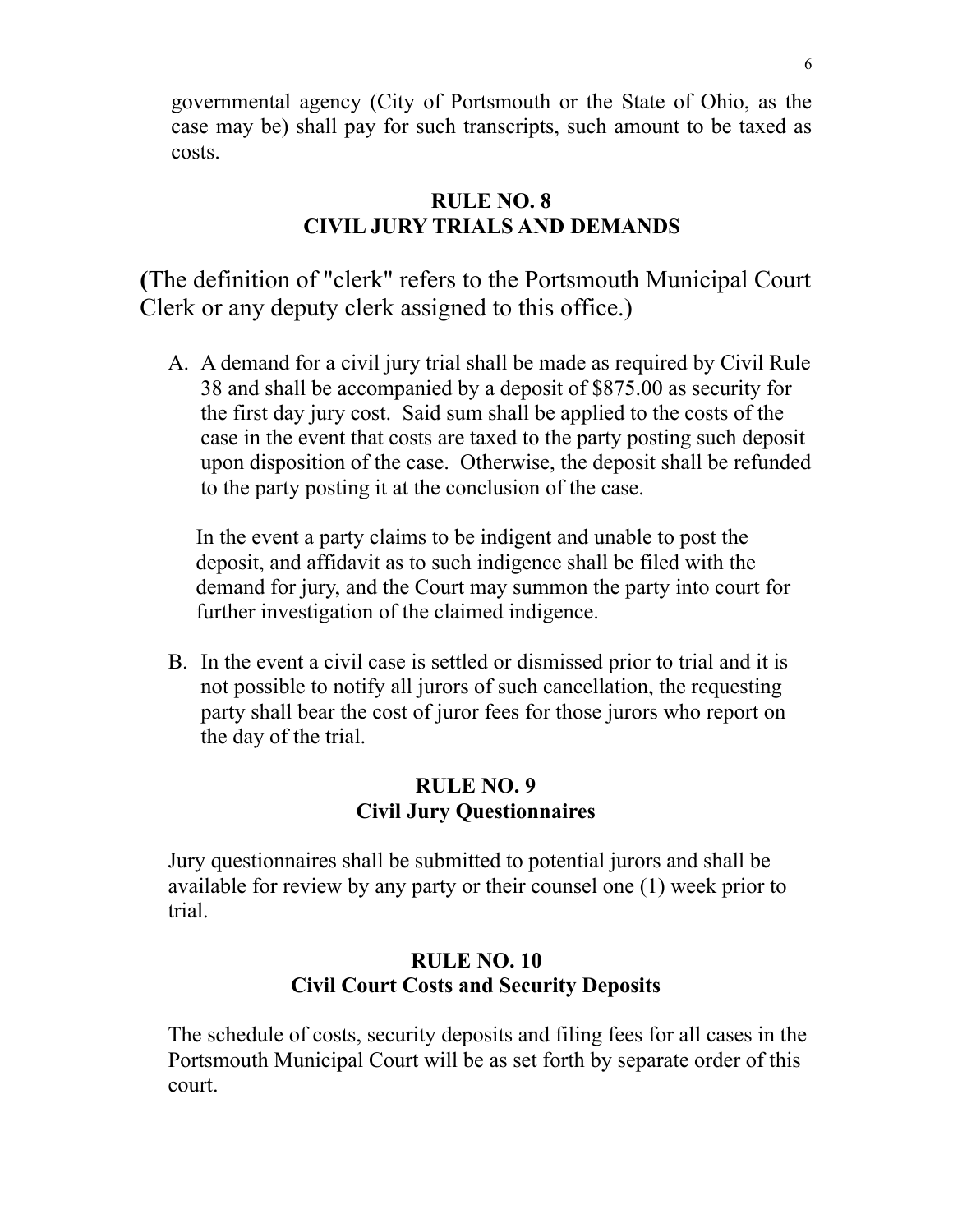### **RULE NO. 11 Civil Filing of Pleadings, Motions, Etc.**

A. In every pleading, motion, or document filed on behalf of a party or parties, there shall be set forth in the caption the names of all parties with complete addresses, if known, whose names appear in the proceeding for the first time.

In every pleading, motion, or document filed on behalf of a party or parties, there shall be set forth in the caption the names of all parties with complete addresses, if known, whose names appear in the proceeding for the first time.

Every pleading, motion, or document filed on behalf of a party shall have printed or typed thereon the name, address, telephone number, and attorney registration number of counsel filing the same, and if filed by a law firm, the name of the particular attorney having primary responsibility for the case shall be indicated thereon.

Sufficient copies of every pleading, motion, or document to be served by the clerk, bailiff, or sheriff, shall be filed with the clerk.

The clerk shall make a copy of any pleading, motion, or document for the use of any counsel of record who has not previously been supplied with a copy, and charge the expense thereof as costs in the case.

B. In all cases where the filing of a pleading or amended pleading is not fixed by law or another rule, the pleading or amended pleading shall be served on or before the fourteenth (14th) day after the date of the entry requiring or granting leave for the filing of such pleading or amended pleading, or overruling or sustaining a motion, unless otherwise specified in the entry. The opposing party shall move or plead to the pleading or amended pleading so filed on or before the fourteenth (14th) day after such pleading or amended pleading is filed, unless otherwise ordered by the Court.

Where a case is transferred from small claims court to the regular docket of the Court pursuant to Section 1925.10, Ohio Revised Code, the answer of the defendant or defendants shall be filed within fourteen (14) days of the date of the entry ordering such transfer.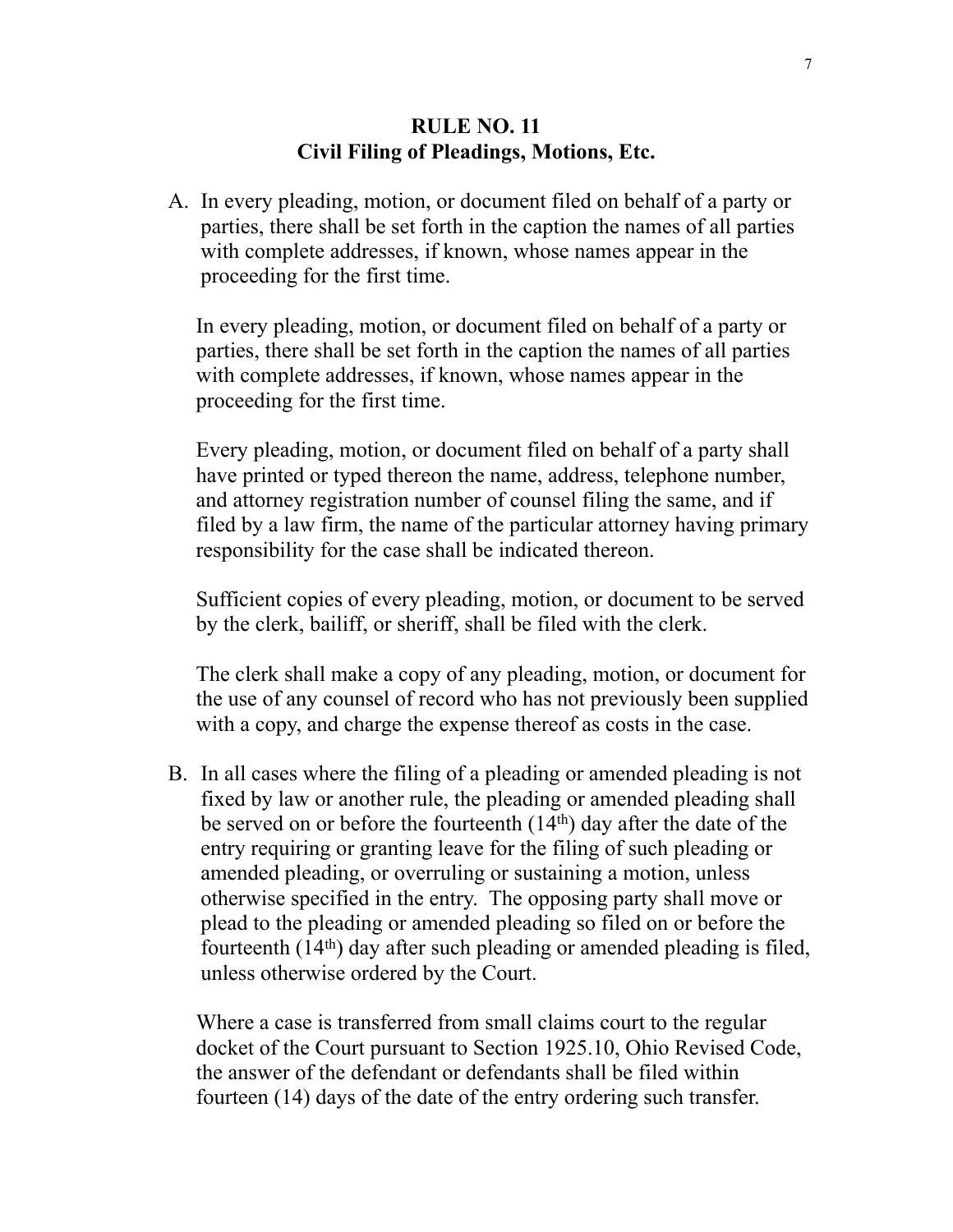- C. It shall be the duty of the party or attorney filing a pleading, written motion, or brief subsequent to the complaint to mail or deliver a copy thereof to each other party to the case, or the attorney for such party. Failure to comply with this rule shall be sufficient cause to strike the pleading, motion, or brief from the files. If a copy of a pleading is to accompany a summons to be served in the case, it shall be sufficient compliance with this rule to deposit such copy with the clerk. The fact of such mailing or delivery to the adverse party shall be noted on the original. Insofar as the party filing a document is aware of the judge to whom the case is assigned, he shall note the same between the case number and title of the document in the caption.
- D. In the absence of a request to the Court for an oral hearing, notice of which request shall have been previously given to opposing counsel, a motion shall be deemed submitted on written briefs unless the opposing counsel requests in writing an oral hearing, which request shall be submitted within seven (7) days of receiving the motion.
- E. Pleadings, motions, or other documents not complying with this rule of Court shall not be accepted for filing by the clerk.

# **RULE NO. 12 Withdrawal of Trial Counsel-Civil Trial**

- A. Counsel shall be allowed to withdraw from trial counsel responsibility in cases where counsel was designated only with the consent of the judge assigned to the case.
- B. In the absence of judicial assignment, or in the absence of the assigned judge, such application shall be made to the Administrative Judge. No such application will be considered unless:
- (1) A written entry or motion is presented stating the reasons for the application. The entry or motion will contain the following:
- (a) The time and date of trial, if set.
- (b) A certification of service to opposing counsel.
- (c) Certification that the client has been notified that the attorney is seeking to withdraw from the case.
- (d) Counsel's professional statement that, if allowed, a copy of the entry will be mailed immediately to the last known address of the client.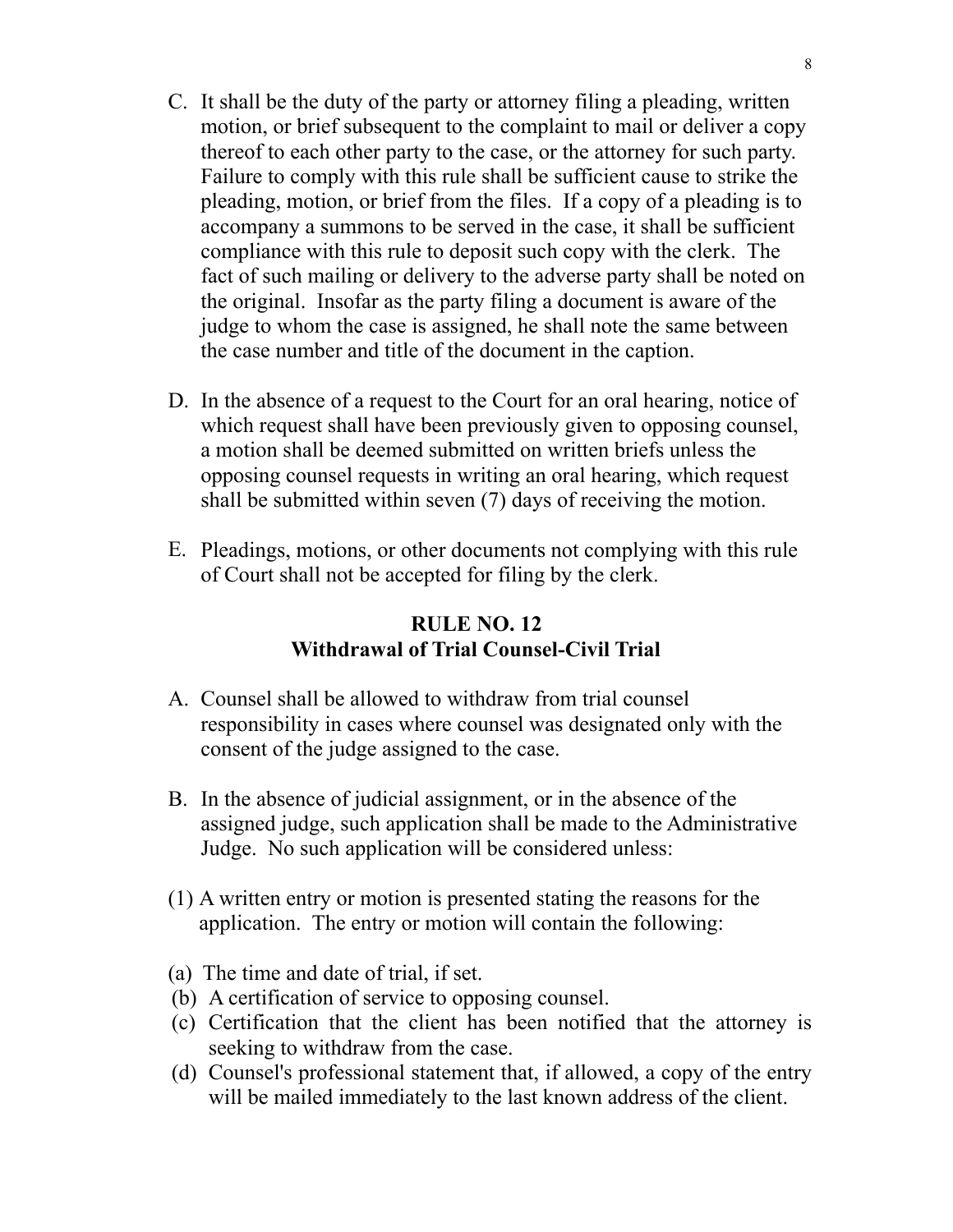- C. Withdrawal of counsel within five (5) court days of any hearing assignment shall not be permitted.
- D. If the judge assigned to a case finds that Municipal Court Rule of Superintendence  $16(C)$  is applicable, he shall refer such matter to the Administrative Judge for determination.

## **RULE NO. 13 Change of Trial Counsel-Civil Trial**

Once trial counsel has been designated, such designation shall remain until termination of the case. Change of trial counsel may be permitted by the judge assigned to the case upon the filing of an entry containing the designation of new trial counsel and the agreement of prior trial counsel and provided such change will not delay the trial of such case.

## **RULE NO. 14 Preparation of Papers in Civil Cases**

No official or employee of this Court is permitted to prepare or assist in preparing any pleadings, motions, or other documents on behalf of a party to a case to be filed in this Court, or which may be pending in this Court. This prohibition is not applicable to assistance required by law to be rendered to parties in the small claims division of this Court, or minor typing assistance, such a corrections of errors or last minute changes on papers filed with the Court, if requested and supervised by the filing party, or ordered by the Court.

## **RULE NO. 15 Pretrial Procedure for Civil Cases**

- A. The pretrial procedure called for in Ohio Civil Rule 16 shall be used by this Court, insofar as may be applicable or practical, in all contested civil cases, that is, civil cases which are at issue on an answer or a reply to a counterclaim.
- B. It is the order of this Court that attorneys appear for pretrials as scheduled, and that the parties to the case, or a representative of the party also appear unless dispensed from appearance by the Court (service of notice pursuant to Civil Rule 5 is hereby deemed sufficient as to the notice of the pretrial.)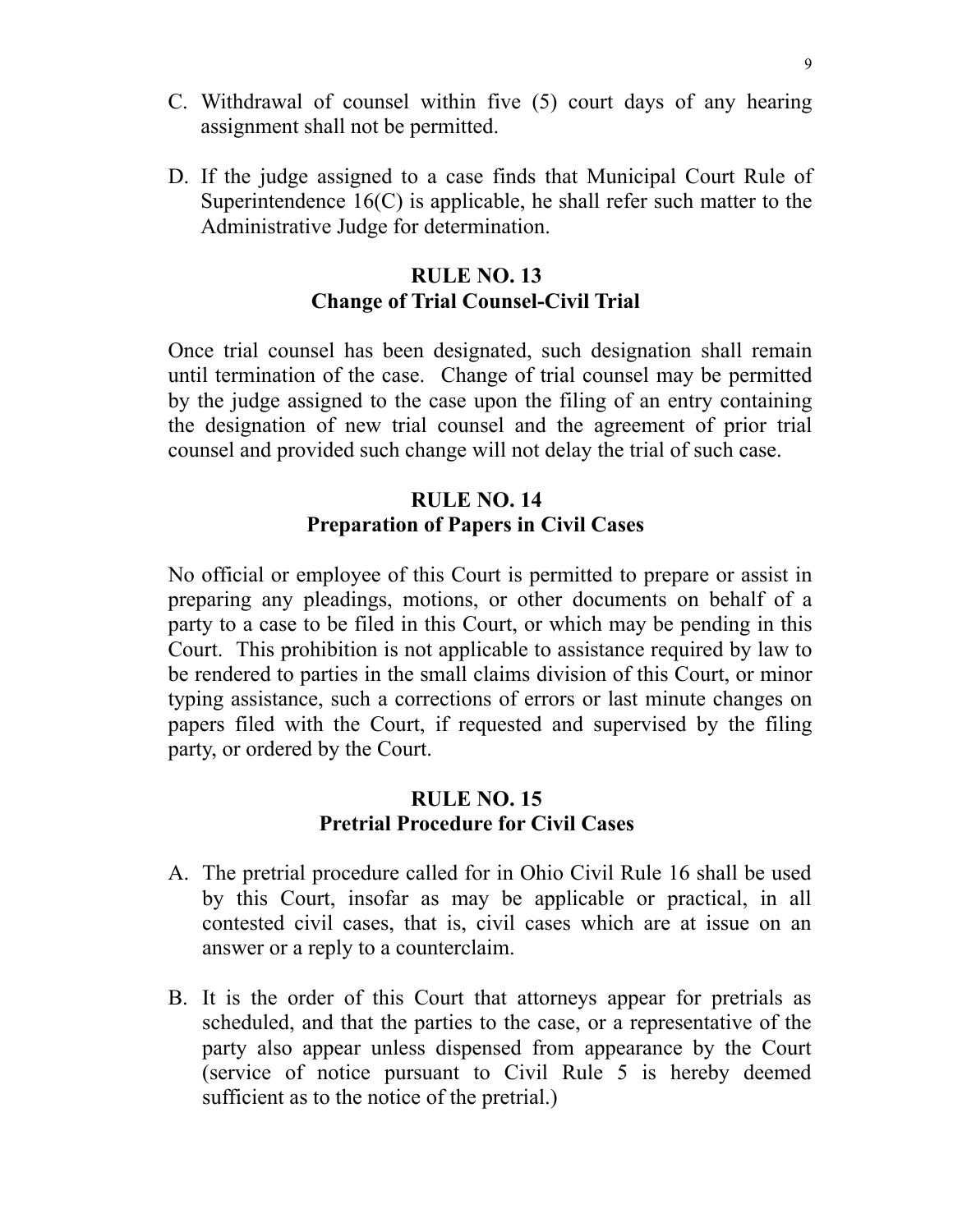Unless leave of Court is first obtained, failure of plaintiff or plaintiff's attorney to appear at a schedule pretrial conference may be ground for dismissal of the case pursuant to Ohio Civil Rule 41(B)(1); failure of any other party or their attorney to appear may be deemed a contempt of this Court, and punished accordingly.

C. Continuances of pretrials may be granted only by the Court, and no continuance shall be granted without approval of the judge before whom the pretrial is scheduled.

## **RULE NO. 16 Default Judgment**

A party seeking a default judgment pursuant to Ohio Civil Rule 55 shall file a written motion and a proposal Judgment Entry with the Clerk of Courts. Military Affidavits pursuant to the Soldiers and Sailors Relief Act shall be filed with the proposed entry, unless filed earlier.

If the claim is liquidated, in addition to the motion, the moving party shall file an affidavit containing sufficient information in support of the claim.

If the claim is unliquidated, or if the party against whom judgment by default is sought has appeared in the action, or both, then a hearing is required before the Magistrate. In these cases, the motion for default judgment must include, on the face of the motion, notice of the date and time of the scheduled hearing on the motion. Service of the motion and notice of hearing shall be made on the opposing party in accordance of Rule 4(C) and not less than seven (7) days before the scheduled hearing. The moving party shall be responsible to show that the other parties have been properly served as required by this rule.

At the hearing on the unliquidated claim, the moving party shall present evidence to support the award of the default judgment. The Judge or Magistrate may require testimony under oath or by affidavit. At the conclusion of the hearing, if the Judge or Magistrate is satisfied that service of summons and complaint has been obtained, and the evidence presented establishes the party's entitlement to judgment, the Judge or magistrate shall prepare a Decision and file it with the Clerk. Copies of the Judge's or Magistrate's Decision shall be served upon the parties or their attorneys by the Clerk, such notice to contain language the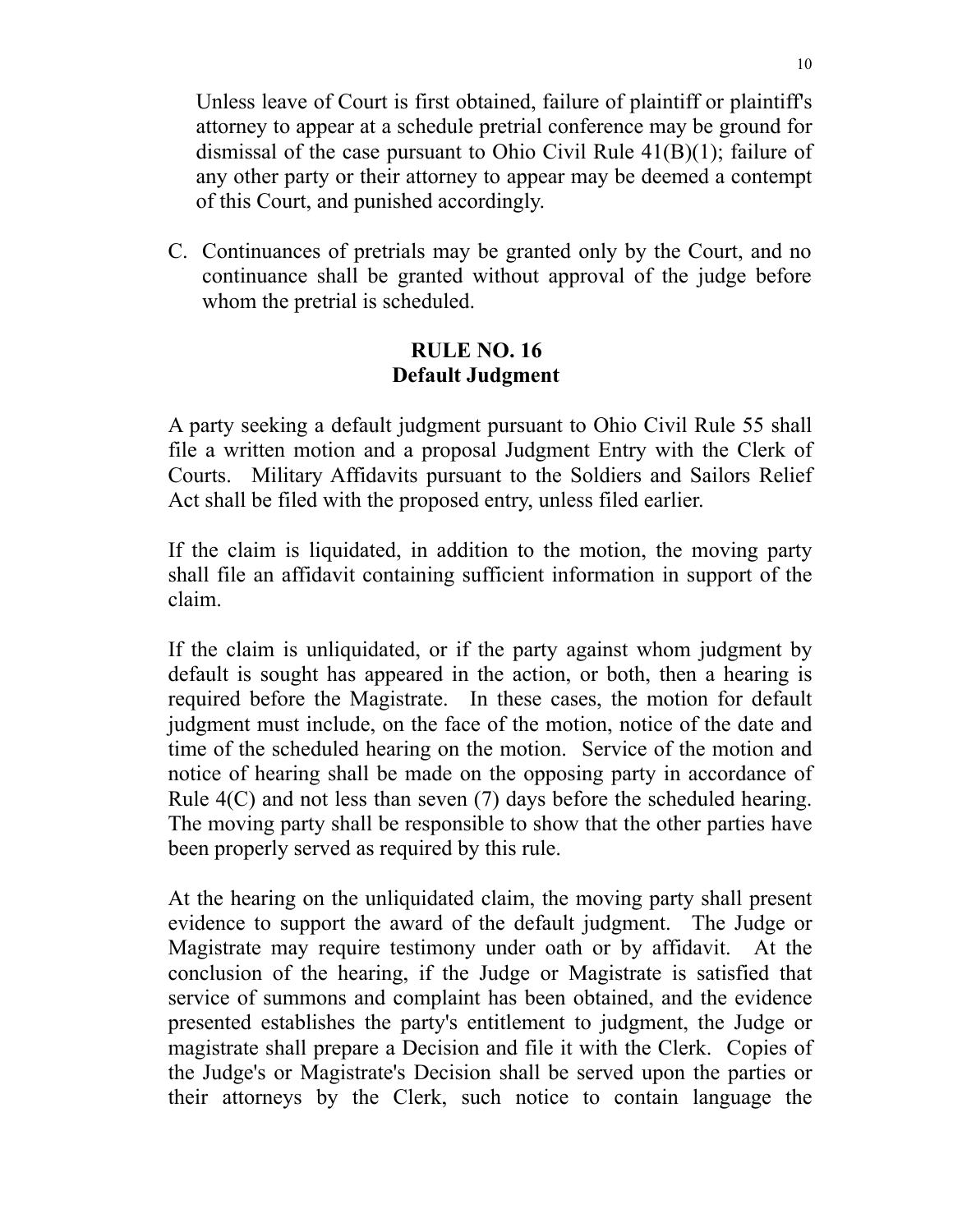Objections to the Judge's or Magistrate's Decision must be filed within fourteen (14) days of the filing of the Decision.

## **RULE NO. 17 Failure of Service-Civil**

In the event there is a failure of service of summons, the complainant or his attorney shall make additional effort within ninety (90) days of the original failure of service.

If the complainant or his counsel fail to comply with this rule, the Court may proceed to dismiss the case for failure to prosecute pursuant to Ohio Civil Rule 41.

### **RULE NO. 18 Assignment of Cases-Civil**

All cases are subject to being assigned for pretrial or trial at any time after the expiration of a full day from the time the issues are made up, unless they are otherwise disposed of by dismissal, settlement, continuance, or upon the order of the Court.

All cases will be heard on the day assigned for pretrial or trial, and continuances to a certain day will only be granted upon the demonstration to the satisfaction of the Court of the necessity for the continuance.

## **RULE NO. 19 Sales and Proceedings in Aid of Execution-Civil**

The bailiff shall follow the procedure set forth in Section 2329.13 et seq. of the Ohio Revised Code in the advertising and conducting of sales on attachment, execution, or foreclosure of chattel mortgages. In all attachments or executions to be levied upon personal property, the attorney or party shall describe in detail those items which are to be levied upon; an instruction to "levy upon all goods and chattels" is not sufficient. Information must be supplied to the bailiff as to the type, size, and number of items to be levied upon, so that the bailiff can make an accurate estimate as to the cost of the proceedings, and so that he can require a sufficient deposit to secure costs before proceeding with the execution or attachment.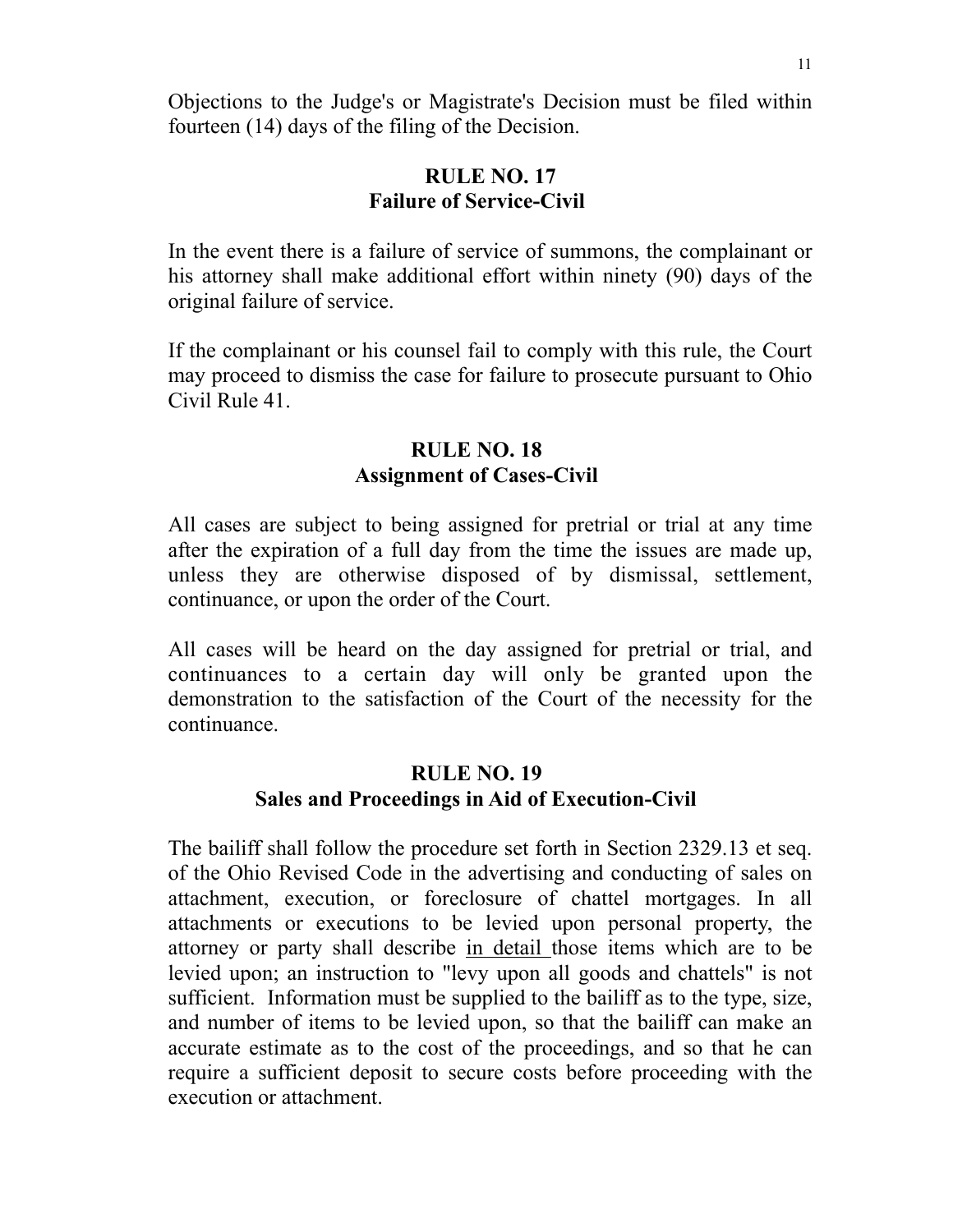If the item to be levied upon is an automobile or other motor vehicle, the party or his attorney shall furnish the bailiff with an accurate description of the automobile or motor vehicle, a license number or serial number, and a written statement as to whether there is a lien of record on the vehicle in the office of the Scioto County Clerk of courts. Before the bailiff proceeds to levy upon the vehicle, he shall determine whether there are any liens on it, and he shall also determine the fair market value of the vehicle by referring to the appropriate book valuation. If there is a lien on the vehicle, the name of the lienholder shall appear on the notice of sale. If the bailiff determines that the vehicle, when sold, will not bring a sufficient amount to cover the cost of towing, storage, appraisal, advertising, and other court costs, he shall require the party seeking the levy to post additional deposit for costs to cover these expenses before proceeding with the levy.

If the sale will encompass many items, the bailiff may secure the services of an auctioneer and proceed in accordance with Section 2335.021 of the Ohio Revised Code.

### **RULE NO. 20 Garnishment Proceedings**

All garnishment proceedings shall be in the form required by Section 2715.11 of the Ohio Revised Code, and the garnishment papers will be properly filled out, including date. They will be accompanied by the proof of service of the demand required by Section 2715.02 of the Ohio Revised Code, and by the garnishee's fee provided by Section 2715.111 of the Ohio Revised Code. The Clerk of this Court is instructed to refuse to accept for filing any garnishment papers not complying with this rule.

## **RULE NO. 21 Judgment Debtor Examination**

Judgment debtor examinations shall be scheduled in front of the Judge or Magistrate. If the judgment debtor fails to appear after having been served with the order to appear, it is the duty of the applicant for the judgment debtor exam or his attorney, to file appropriate papers to initiate contempt of court proceedings against the judgment debtor, unless the Court directs that other action be taken.

Motions to cite judgment debtors for failure to appear for examination shall be identified as to the judge and court offended as pre-judgment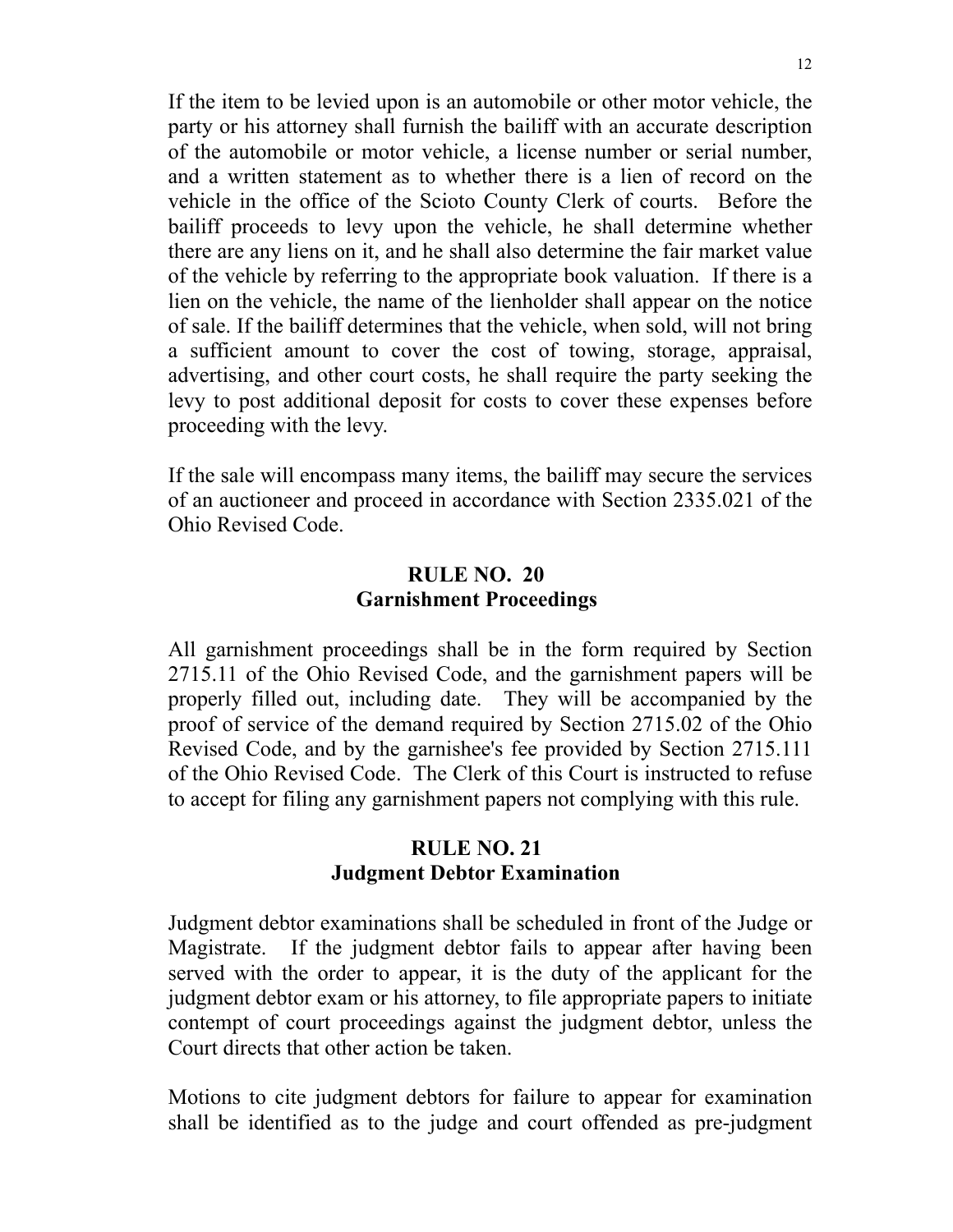pleadings per local Rule  $11(C)$  or the same shall not be accepted for filing by the clerk.

## **RULE NO. 22 Forcible Entry and Detainer**

When a judgment has been rendered ordering a defendant to vacate premises, the bailiff shall not proceed until there is filed with the Court a praecipe requesting such action, and the praecipe shall be accompanied by a deposit in accordance with the Court's Court Costs Schedule.

- (A) Hearing: All forcible entry and detainer cases shall be set for hearing before the Magistrate or Judge, pursuant to the time limits set forth in the Ohio Revised Code. At that hearing, the Ohio Rules of Evidence and the applicable Ohio rules of Civil Procedure will be applied. The Magistrate shall, at the conclusion of the hearing, file his or her written findings within seven (7) days and cause a copy to be served on the plaintiff and defendant.
- (B) Judgment Entries: The Court shall review the findings of the Magistrate weekly and enter the appropriate judgment entry. Default judgment on damage claims shall proceed in accordance with Rule 9(A).
- (C) Objections to Magistrate's Findings: The magistrate shall, at the conclusion of each case serve a copy of his/her findings upon the plaintiff and defendant and inform the parties that they may file objections to the Magistrate's findings within fourteen (14) days in writing.

The objections to the Magistrate's findings should state, with specificity, the reason a new hearing is requested. No oral hearing will be granted on said motion unless, upon good cause shown, the Judge grants same. The Court shall, after consideration of the reasons in the objections to the Magistrate's findings, rule on said objections to Magistrate's findings within fourteen (14) days of the filing of the objections.

(D) If an answer or jury demand is filed in a forcible entry and detainer case, then the clerk shall forward the case to a judge so the case can be scheduled for the appropriate hearing.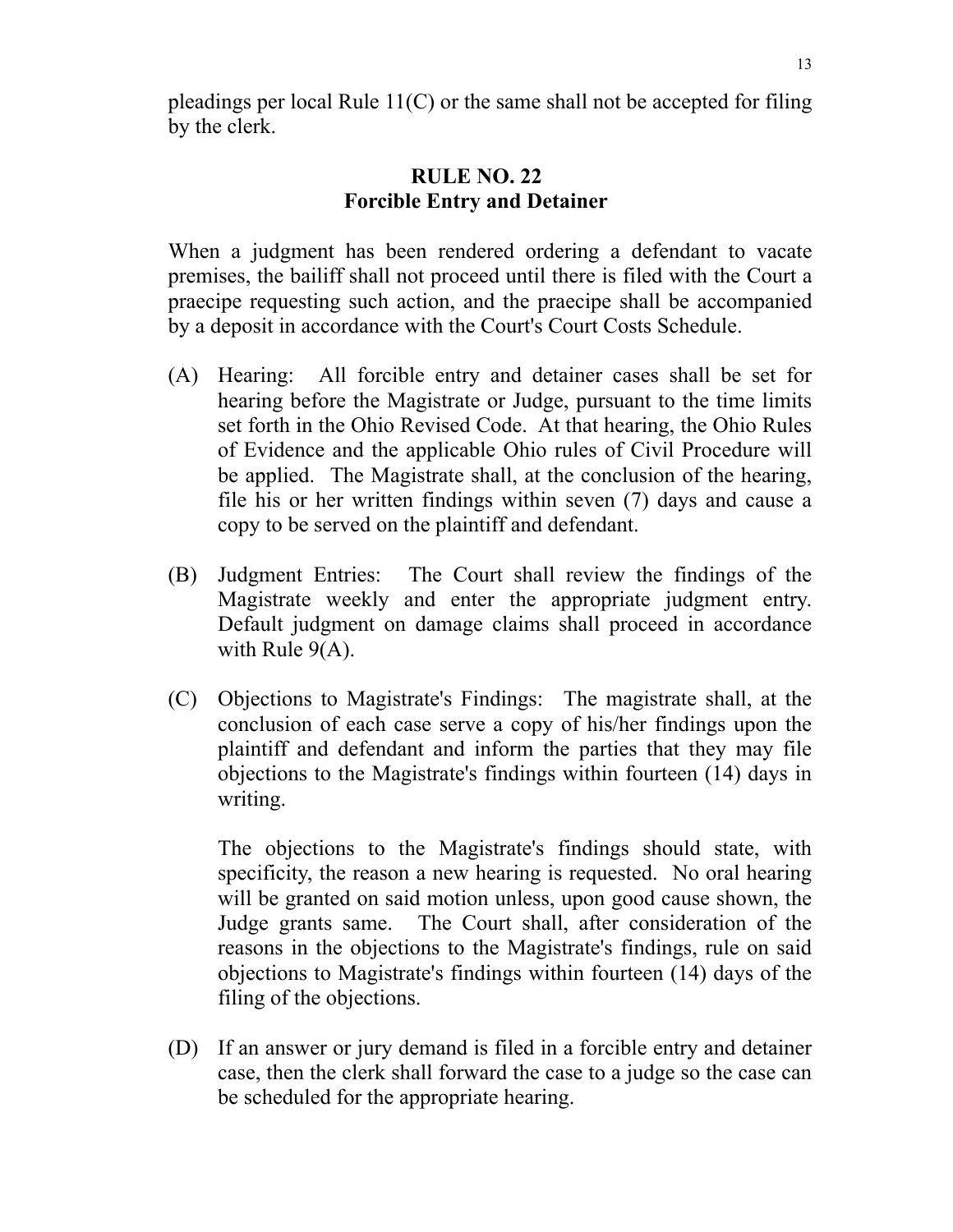### **RULE NO. 23 Small Claims Division**

Pursuant to Section 1925.01 of the Ohio Revised Code, and Ohio Civil Rule 53, the position of Small Claims Magistrate has been heretofore established by the Court and shall continue to exist. The appointments to fill any vacancy in the position shall be made by the judges of the Court, and the appointee shall serve at the pleasure of the judges for such term as they deem advisable.

The deputy clerk of the Court assigned to Small Claims Division shall be responsible for assisting persons to file small claims complaints, entering these complaints in the index and docket, setting them for hearing, receiving the Court costs and money paid on judgments, and accounting for the same.

The judges of the Court may hear small claims cases when the Magistrate is unable to hear such cases, or when the judges otherwise deem it advisable to hear such cases.

- (E) Hearing: All forcible entry and detainer cases shall be set for hearing before the Magistrate or Judge, pursuant to the time limits set forth in the Ohio Revised Code. At that hearing, the Ohio Rules of Evidence and the applicable Ohio rules of Civil Procedure will be applied. The Magistrate shall, at the conclusion of the hearing, file his or her written findings within seven (7) days and cause a copy to be served on the plaintiff and defendant.
- (F) Judgment Entries: The Court shall review the findings of the Magistrate weekly and enter the appropriate judgment entry. Default judgment on damage claims shall proceed in accordance with Rule 9(A).
- (G) Objections to Magistrate's Findings: The magistrate shall, at the conclusion of each case serve a copy of his/her findings upon the plaintiff and defendant and inform the parties that they may file objections to the Magistrate's findings within fourteen (14) days in writing.

The objections to the Magistrate's findings should state, with specificity, the reason a new hearing is requested. No oral hearing will be granted on said motion unless, upon good cause shown, the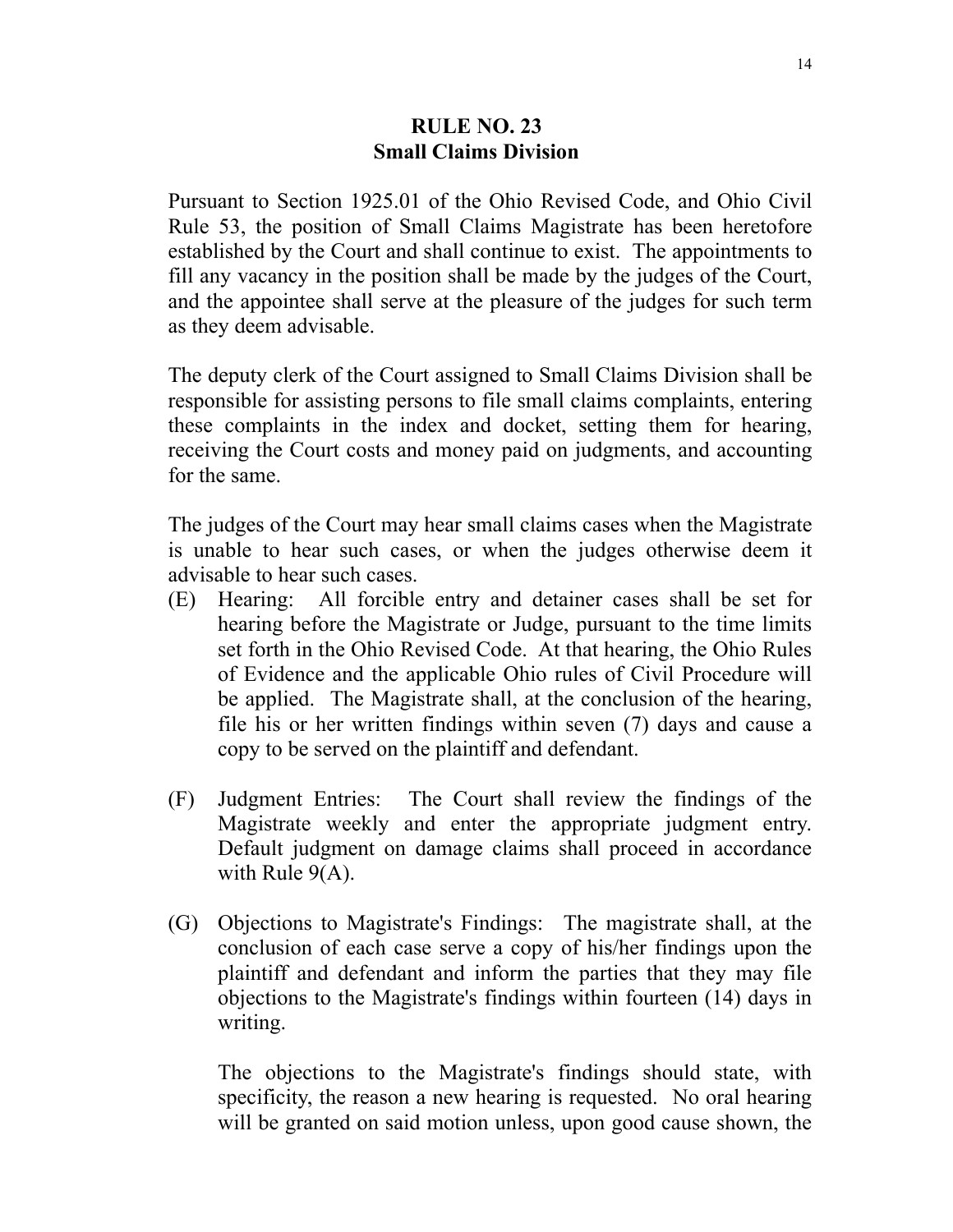Judge grants same. The Court shall, after consideration of the reasons in the objections to the Magistrate's findings, rule on said objections to Magistrate's findings within fourteen (14) days of the filing of the objections.

- (H) If an answer or jury demand is filed in a forcible entry and detainer case, then the clerk shall forward the case to a judge so the case can be scheduled for the appropriate hearing.
- (A) A small claims action is commenced by filing a Small Claims Petition pursuant to Ohio Revised Code Section 1925.04 on the form provided by the clerk of this Court. No defendant is required to file an answer or statement of defense. However, should the defendant fail to appear for the hearing after being duly served, then a default judgment will be entered against said defendant. All pleadings will be construed to accomplish substantial justice.
- (B) Upon filing of motion and affidavit, as required by Ohio Revised Code Section 1925.10, and upon payment of the required cost, the small claim will be transferred to the regular docket. No transfer will be granted until the filing costs are paid. If a defendant, the same shall reduce his affidavit to an answer or move as though served with complaint within fourteen (14) days of the date of his filing.
- (C) Hearing: The hearing in Small Claims Court shall be conducted by the Magistrate. The Magistrate shall place all parties who plan to offer evidence under oath and then allow the plaintiff and defendant to state their case. The plaintiff and defendant may subpoena and call witnesses if they desire to do so. The Ohio Rules of Evidence and the Ohio Rules of Civil Procedure will not apply to a hearing in Small Claims Court.
- (D) Appeal from Hearing: The Magistrate shall, at the conclusion of each case, serve a copy of his/her finding upon the plaintiff and defendant and inform the parties that they may file objections to the Magistrate's findings within fourteen (14) days, in writing.

The objections to the Magistrate's findings should state, with specificity, the reason a new hearing is requested. No oral hearing will be granted on said motion. The Court shall, after consideration of the reasons in the objections to the Magistrate's findings, rule on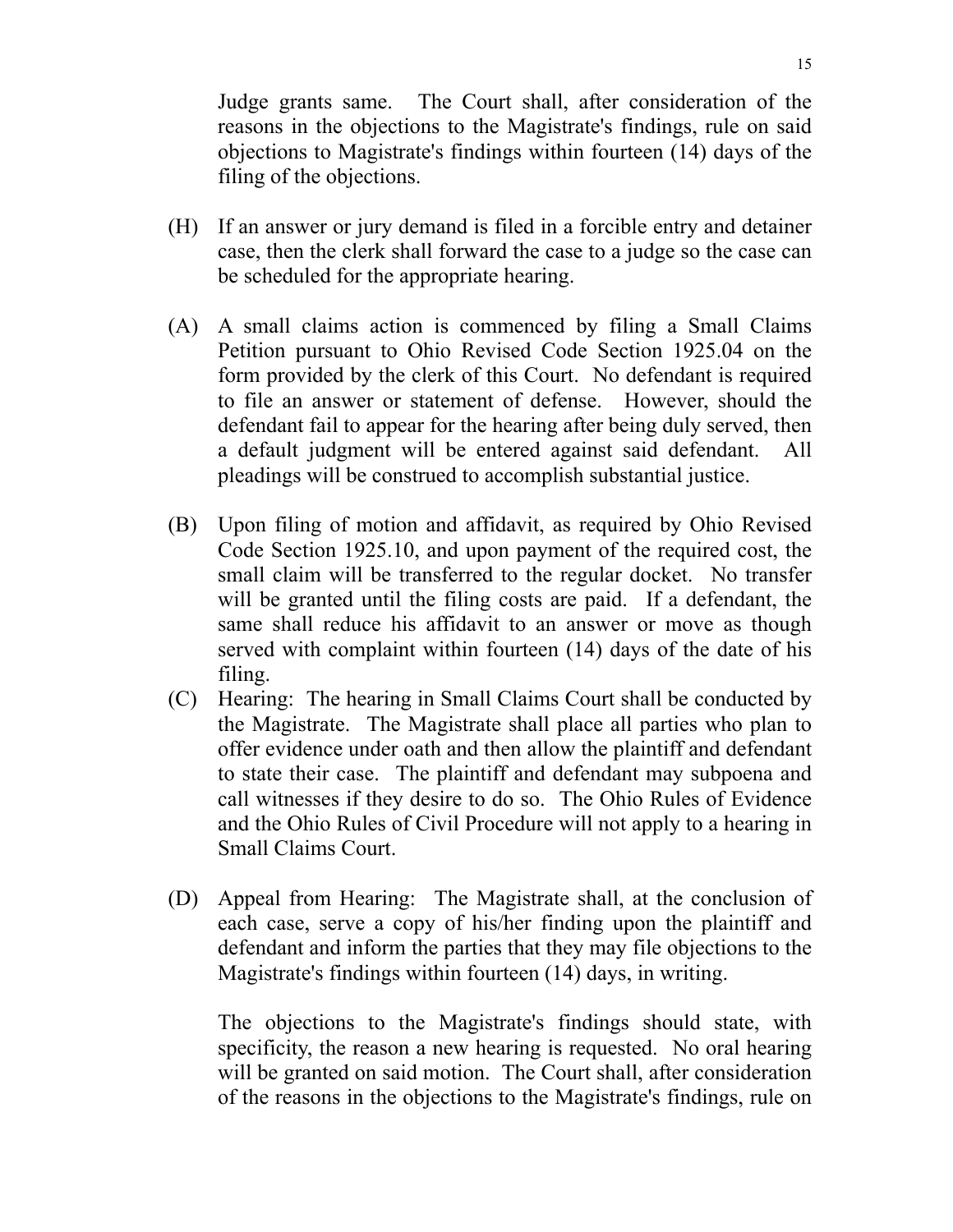said objections to Magistrate's findings within fourteen (14) days of the filing of the objections.

- (E) The Judge shall review the findings of the Magistrate each week and enter the appropriate judgment.
- (F) Collection of Judgments: The employees of the Court shall assist the prevailing parties in collecting their judgments pursuant to Ohio Revised Code Section 1925.13.

## **RULE NO. 24 Trusteeship**

Sections 2329.70 and 2329.71 of the Ohio Revised Code shall govern all applications for trusteeship in this Court.

## **RULE NO. 25 Caseflow Management in Civil Cases**

- A. Purpose: The purpose of this rule is to establish, pursuant to M.C. Sup. R 18, a system for civil case management which will achieve the prompt and fair disposition of civil cases.
- B. Scheduling of events: The scheduling of a case begins when a civil case is filed. Thereafter, the case is managed in five (5) clerical steps and four (4) judicial steps.
- C. Clerical steps:

(1) Summons shall be served in accordance with the Ohio Rules of Procedure. In the event there is a failure of service, the clerk shall notify counsel immediately. If counsel fails to obtain service of summons within six (6) months from the date the cause of action has been filed, then the clerk shall notify counsel that the case will be dismissed in ten (10) days unless good cause is shown to the contrary.

(2) Upon perfection of service, the clerk shall notify counsel of the default and that a failure to submit an entry within fifteen (15) days may result in the case being dismissed.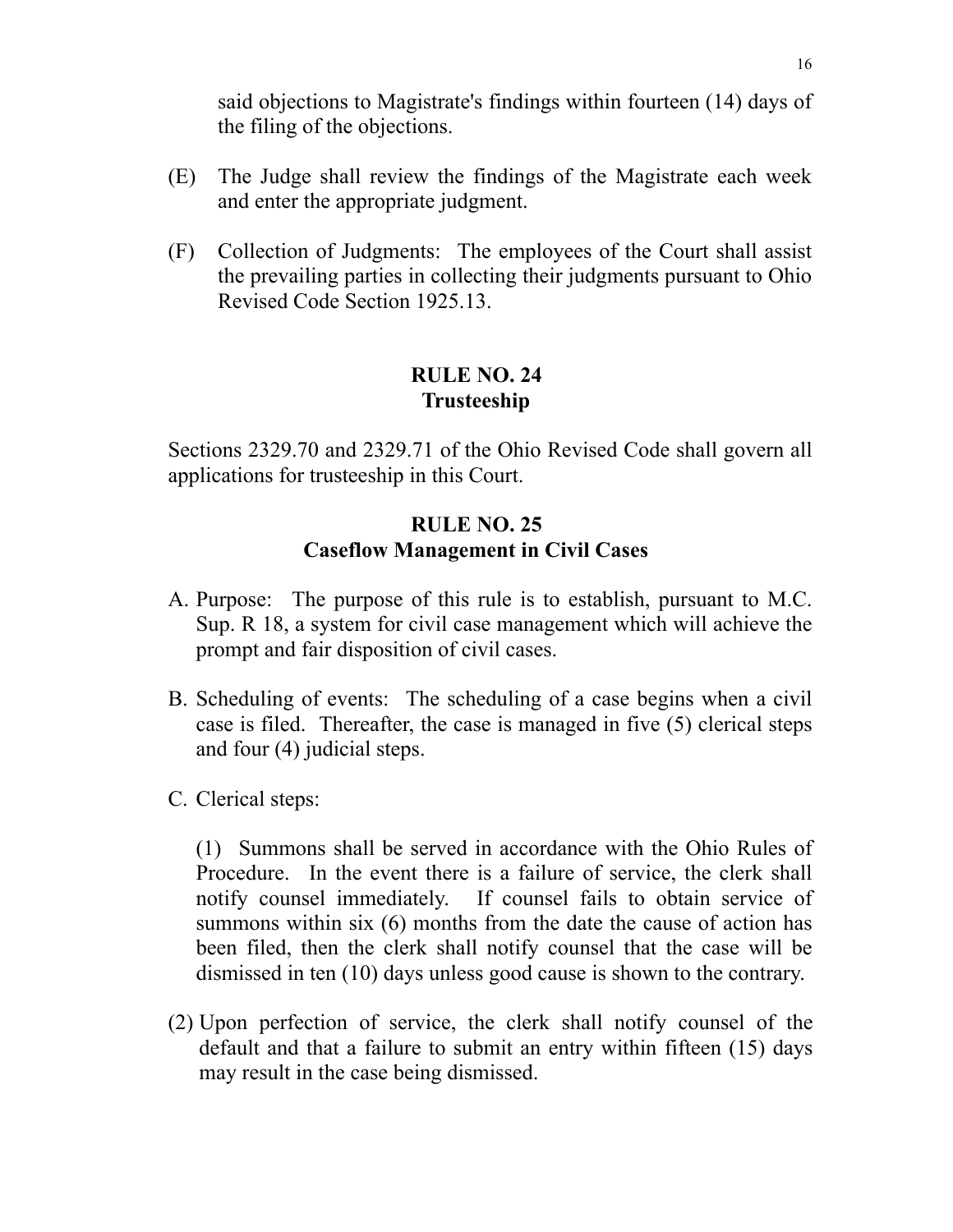- (3) After any responsive pleading is filed, the clerk shall immediately forward said pleading and file to the judge so the matter may be set for hearing.
- (4) If no action has been taken on a file for a six (6) month period and the case is not set for trial, then the clerk shall notify the party that the matter will be dismissed within one (1) week unless good cause is shown.
- (5) When a file has been marked "settlement entry to come" and the entry has not been received within thirty (30) days, then the clerk shall notify the party that his case will be dismissed unless the entry is received within ten (10) days.
- D. Judicial Steps:

Motions: All motions must be in writing and accompanied by a written memorandum containing citations or the arguments of counsel. Opposing counsel shall answer in like manner within fourteen (14) days thereafter. All motions will be considered submitted at the end of said fourteen (14) day period unless time is extended by the Court.

Pretrials: For the purpose of this rule, "pretrial" shall mean a courtsupervised conference chiefly designated to produce an amicable settlement. The terms "party" or "parties" used hereinafter shall mean the party or parties to the action, and/or, his, hers, or their attorney of record.

 Any attorney for a party to the action who fails to attend at a scheduled pretrial conference, without just cause being shown, may be cited for contempt of this Court.

 Notice of pretrial conference shall be given to all counsel of record by mail and/or telephone from the assignment commissioner not less than fourteen (14) days prior to the conference. Any application for continuance of the conference shall be addressed to the judge to whom the case has been assigned.

 Counsel attending the pretrial conference must have complete authority to stipulate on items of evidence and must have full settlement authority.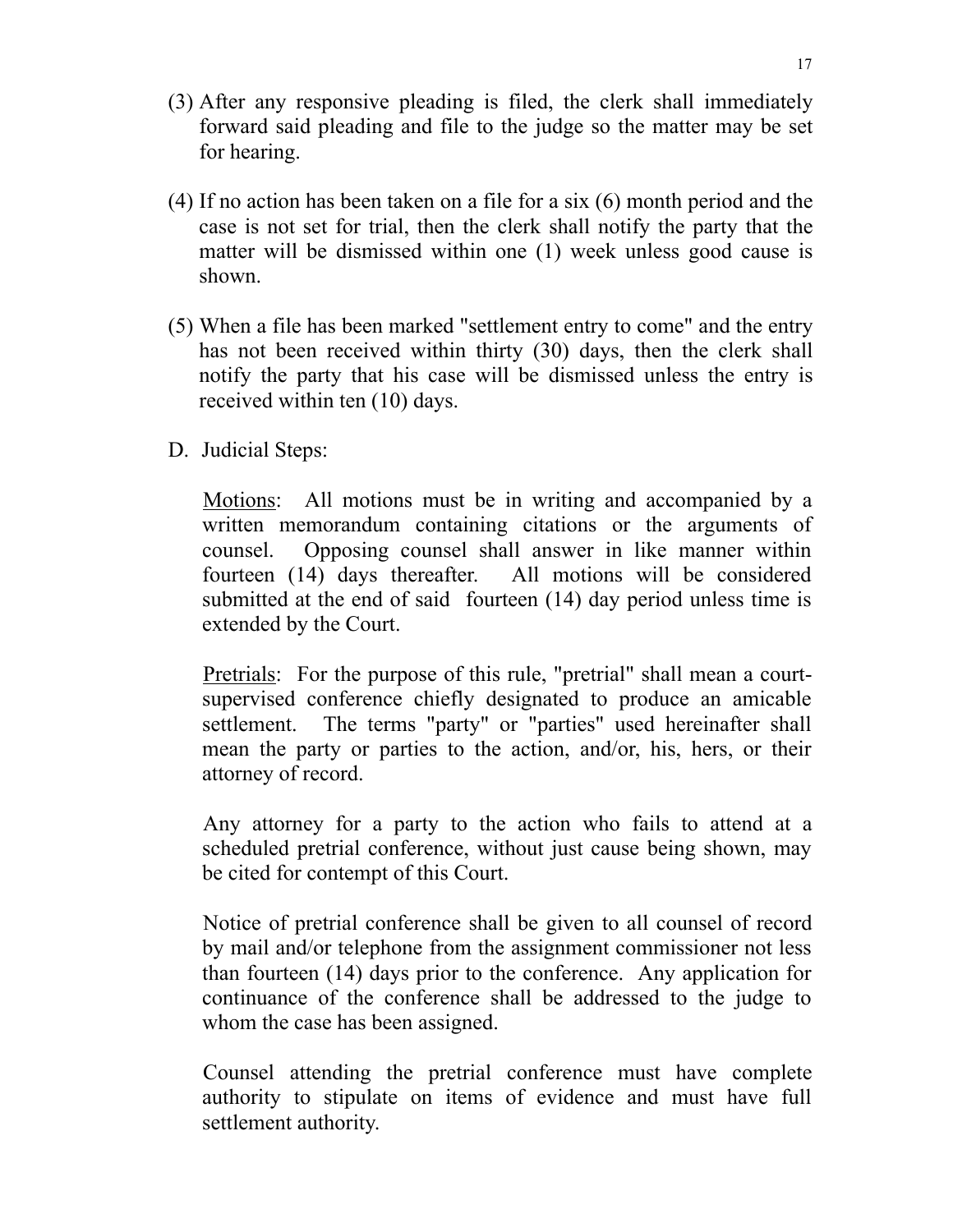The primary purpose of the pretrial conference shall be to achieve an amicable settlement to the controversy in suit. The court shall attempt to narrow legal issues to reach stipulations as to facts in controversy and, in general, to shorten the time and expense of trial. The Court will file a pretrial statement to become part of the record and the case embracing all stipulations, admissions, and other matters which have come before it in the pretrial. The Court shall, at that time, determine whether or not trial briefs should be submitted and shall fix a date when they are to be filed.

 Any judge presiding at pretrial conference of trial shall have the authority to dismiss the action for want of prosecution on motion of defendant upon failure of plaintiff and/or his counsel to appear in person at any pretrial conference or trial; to order the plaintiff to proceed with the case and to decide and determine all matters ex parte upon failure of the defendant to appear in person or by counsel at any pretrial conference of trials as required; to make such other order as the Court may deem appropriate under all the circumstances.

 If the case cannot be settled at pretrial, then the case will be set for trial at a time agreeable to all parties.

3. Continuances: No party shall be granted a continuance of a trial or a hearing without a written motion from the party or his counsel stating the reason for the continuance.

When a continuance is requested for the reason that counsel is scheduled to appear in another case assigned for trial on the same ate I the same or another trial court of this state, the case which was first set for trial shall have priority and shall be tried on the date assigned. Movant shall name the court and state the date which the case was scheduled in conflict in order to facilitate this process. Motions filed without this information are subject to dismissal. Criminal cases assigned for trial have priority over civil cases assigned for trial. The granting of any other request for continuance of a scheduled trial is a matter within the discretion of the trial court.

If a designated trial attorney has such a number of cases assigned for trial in courts of this state so as to cause undue delay in the disposition of such cases, the judge may require the trial attorney to provide a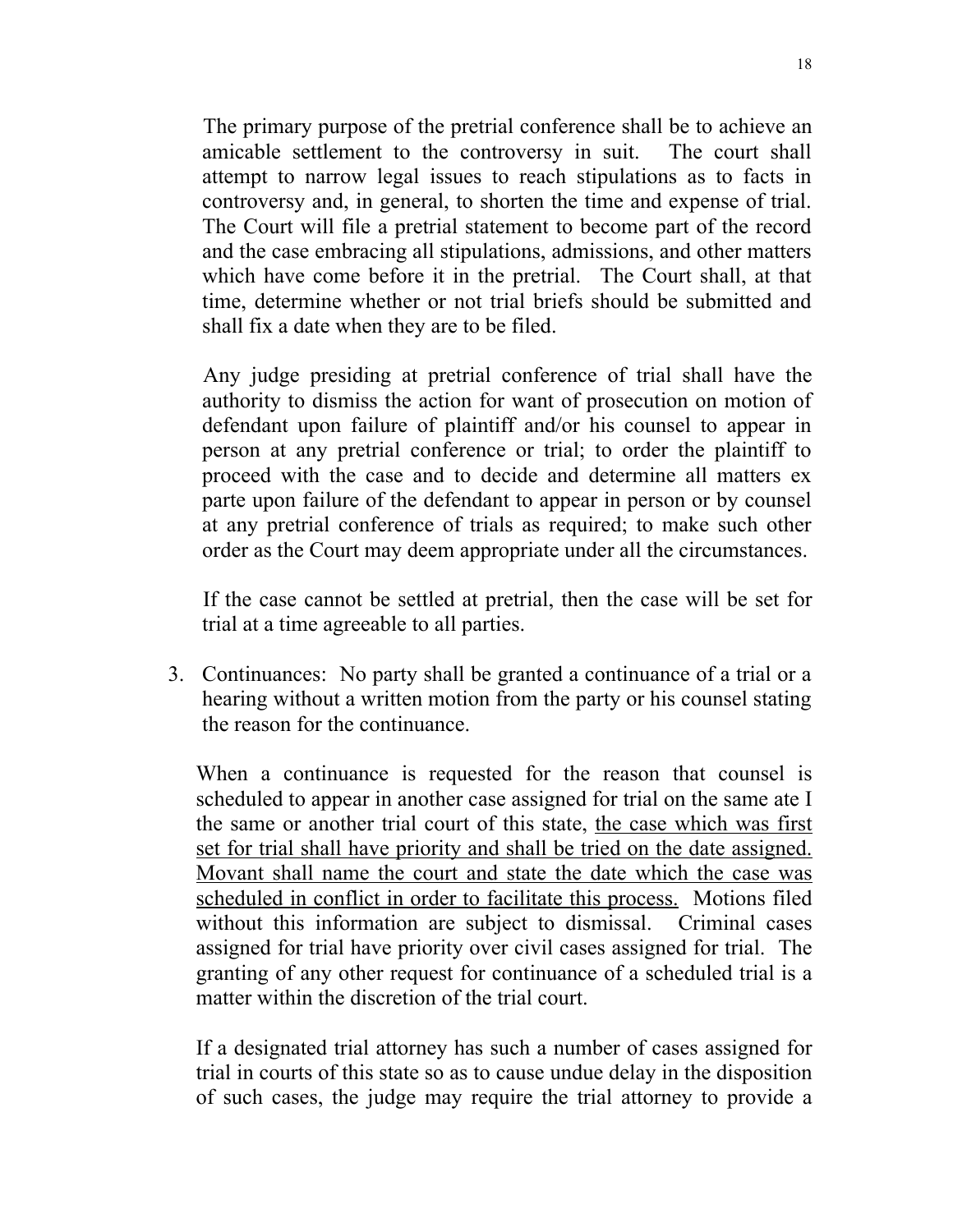substitute trial attorney. If the trial attorney was appointed by the Court, the Court shall appoint a substitute trial attorney.

4. Judgment Entries: Counsel for the party in whose favor an order of judgment is rendered, shall prepare a journal entry unless the trial judge indicates that he will prepare the same; if court prepared, the entry will not be submitted for approval. If counsel prepared, the entry shall be submitted to opposing counsel within fourteen (14) days of the decision. Opposing counsel shall approve or reject the entry within seven (7) days or the same shall be transmitted to the Court marked "unapproved". Within twenty-one (21) days of the decision, the journal entry shall be submitted to the judge for signature, or, hereafter, the Court will prepare the journal entry and may charge a Court cost of \$50.00 to the party in whose favor an order of judgment is rendered.

Entries of Settlement may be filed at any time. The avoidance of trial by settlement shall be allowed without the filing of an entry, but such entry shall be filed within thirty (30) days or the case will be dismissed for want of prosecution.

Upon notification from the clerk that the case has defaulted, prevailing counsel shall submit an application for default judgment within fifteen (15) days or the case will be dismissed for want of prosecution. The journal entry shall state which party will pay the Court costs.

## **RULE NO. 26 Case Management in Special Proceedings- Civil**

(A) Purpose: The purpose of this rule is to establish, pursuant to M.C. Sup. R 18, a case management system for special proceedings to achieve prompt and fair disposition of these matters. The following civil matters are considered special proceedings and may be heard by a Judge or Magistrate, to-wit: Small claims, Forcible Entry and Detainer, default hearings, rent escrow, Replevin, Motion to City, garnishment hearings, Debtor's exams and Bureau of Motor Vehicles appeals. The following criminal matters are considered special proceedings and they are to be heard by a Judge, to-wit: preliminary hearings and extradition hearings.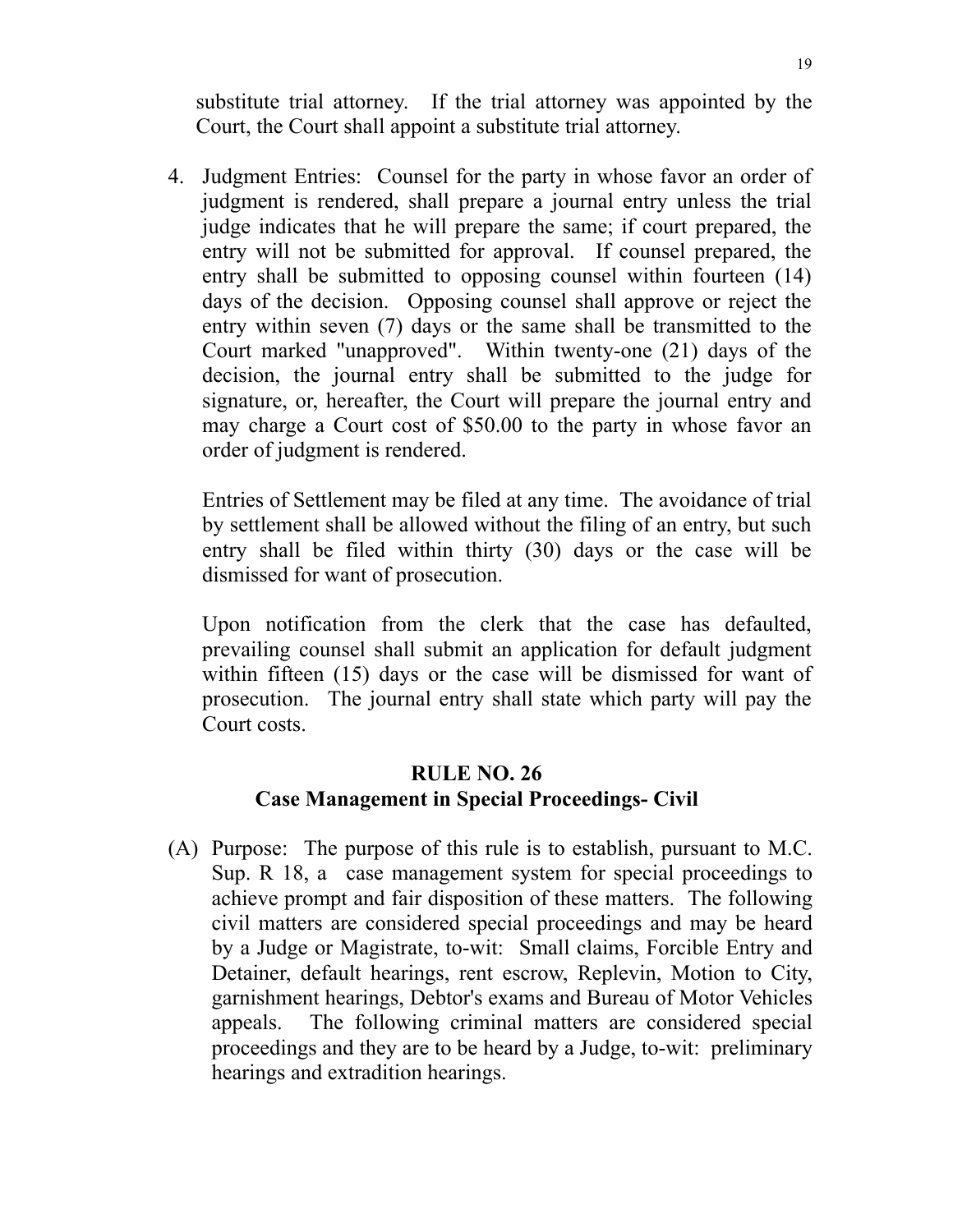- (B) Scheduling of Events: Cases that have time limits established by the Ohio Revised Code shall be set within those time limits for hearing. In all other special proceedings, the case shall be set for hearing within a reasonable time not to exceed ninety (90) days.
- (C) Clerical Steps: In all new cases, if counsel fails to obtain service of summons within six (6) months, the clerk shall notify counsel that the case will be dismissed in ten (10) days unless good cause is shown to the contrary.
- (D) Upon perfection of service, the clerk shall notify counsel of said default and that a failure to submit an entry within twenty-one (21) days may result in the case being dismissed.
- (E) After any responsive pleading is filed, the clerk shall immediately forward said pleading and file to the judge so the matter may be set for a hearing.
- (F) If no action has been taken on a file for a six (6) month period and the case is not set for trial, then the clerk shall notify the party that the matter will be dismissed within one (1) week unless good cause is shown.
- (G) When a file has been marked "Settlement to Come" or "Settled/ attorney to send entry" and the entry has not been received within thirty (30) days, then the clerk shall notify the party that the case will be dismissed unless the entry is received within ten  $(10)$  days.

### **RULE NO. 27 Arraignment – Criminal Cases**

Arraignments shall be held at 9:00 a.m. Monday through Friday, when Court is in session, and at such other times as the Judge deems appropriate.

# **RULE NO. 28 Affidavits and Complaints-Criminal**

All criminal and traffic cases shall be commenced in this Court by the filing of a complaint. All complaints shall state the name of the defendant charged, the name of the offense charged, and shall contain the numerical designation of the statute or ordinance.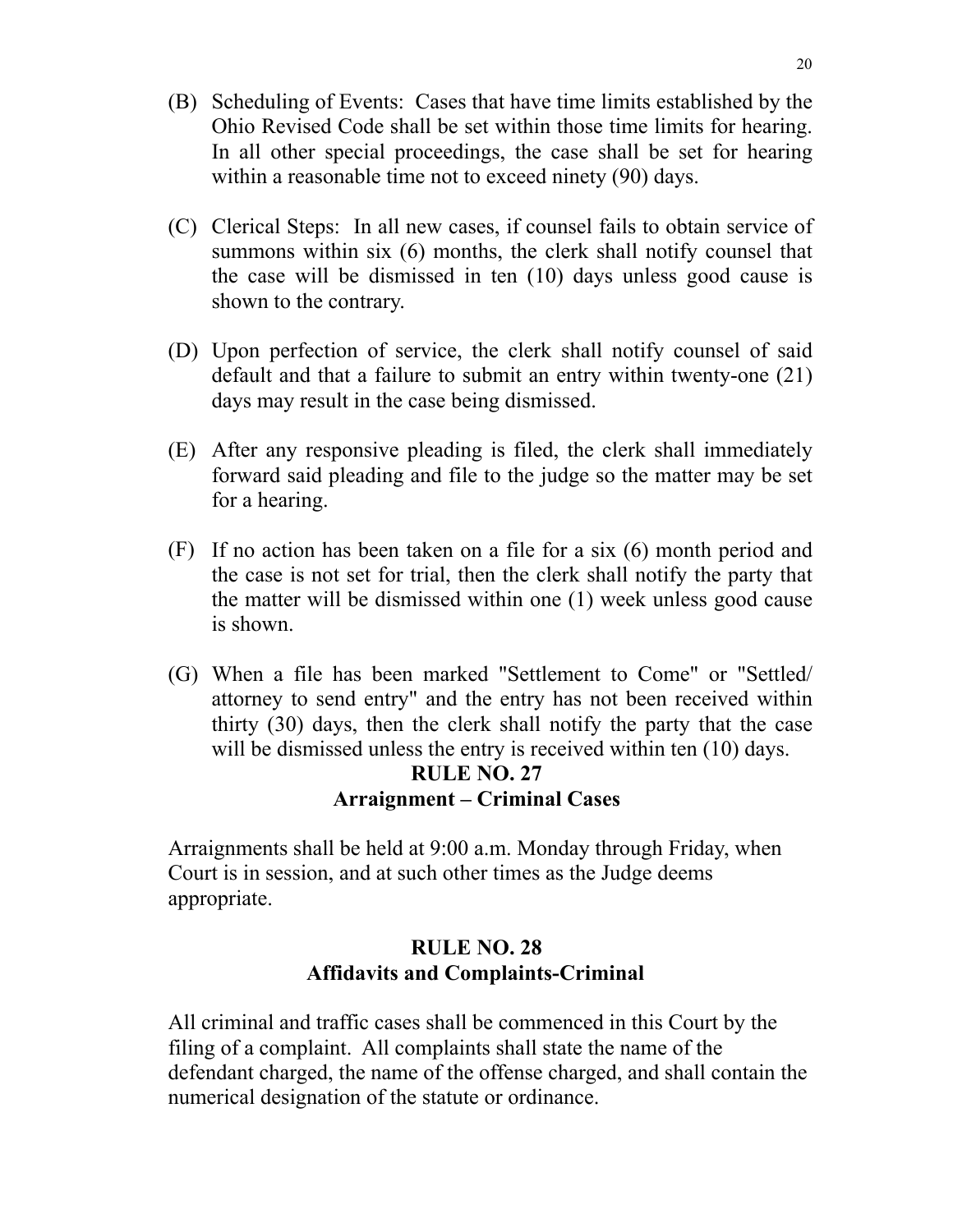If a warrant is requested on a complaint, the complaint shall be accompanied by an affidavit of fact pursuant to Ohio Criminal Rule 4(A) (1). The clerk shall not accept such affidavits and open a criminal case file unless the affidavit is accompanied by a finding of probable cause that an offense has been committed. This finding must come from a prosecuting attorney. An affidavit of fact merely phrased in statutory language and in substantially the same language as the complaint is not sufficient.

Complaints may be in statutory language, but should not contain surplusage from the statute or ordinance which is not involved in the case.

The use of filing of a ticket that is produced by computer or other electronic means is hereby authorized in the Portsmouth Municipal Court. The electronically produced ticket shall conform in all substantive respects to the Ohio Uniform Traffic Ticket. If an electronically produced ticket is issued at the scene of an alleged offense, the issuing officer shall provide the defendant with a paper copy of the ticket.

The Clerk of this Court and the deputy clerks of the Court shall not prepare or actively assist in the preparation of criminal or traffic complaints. This prohibition is not applicable to minor typing assistance, such as corrections of errors or last minute changes on papers filed with the Court, if requested and supervised by the filing party, or ordered by the Court.

## **RULE NO. 29 Numbering of Actions-Criminal**

Cases are to be categorized as to criminal or traffic, and will be serially numbered within each category. They will be identified by the year in which they are filed.

Where, as the result of the same act, transactions, or series of acts or transactions, a defendant is charged with more than one misdemeanor, one case number shall be used, together with an additional digit identifying the particular case in sequence.

Each case shall be identified by an alphabetical designator as follows:

(1) CRA "FELONY"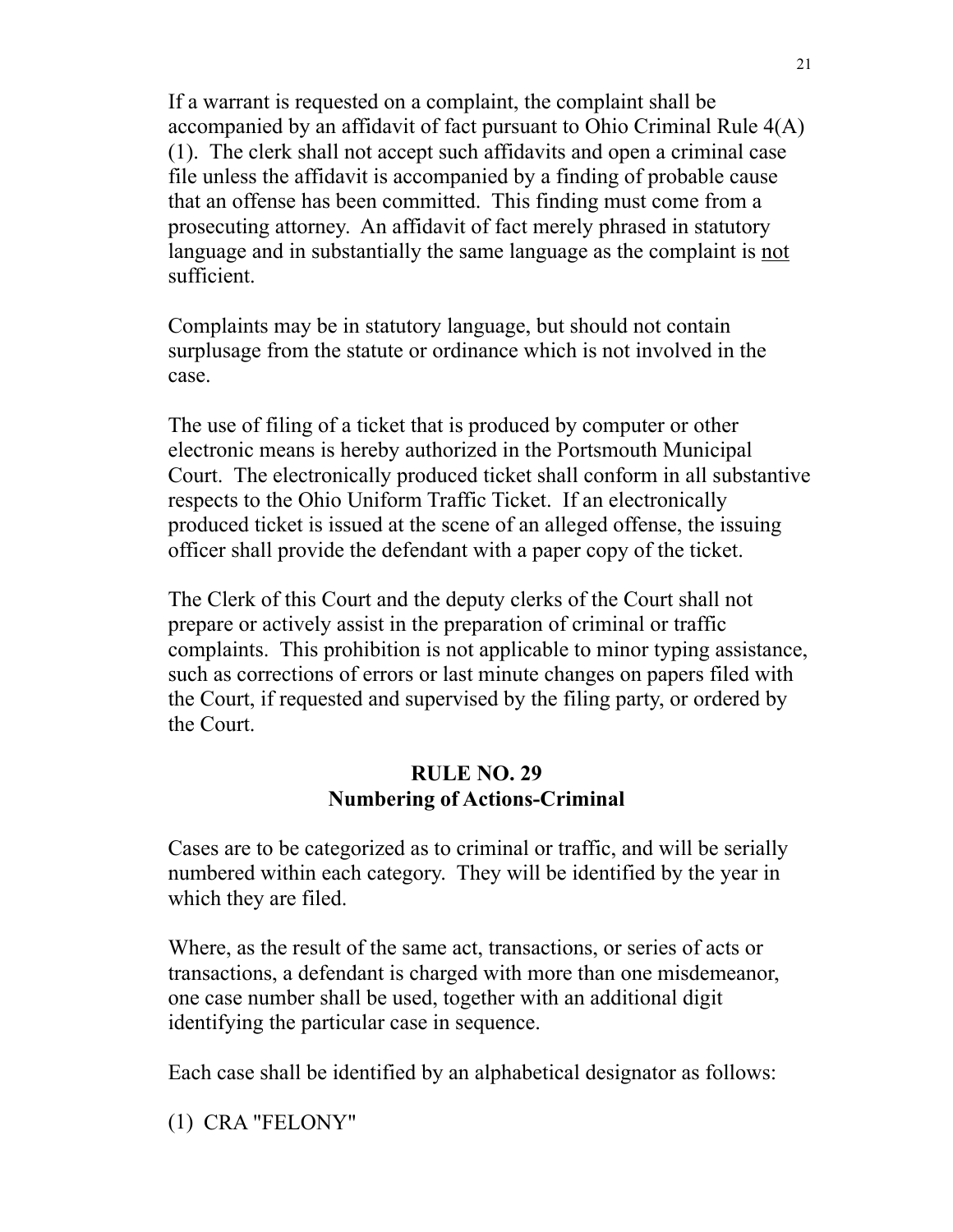### (2) CRB "MISDEMEANOR" (CRIMINAL) (3) TRC "DRIVING UNDER THE INFLUENCE"

(4) TRD "ALL OTHER TRAFFIC OFFENSES"

## **RULE NO. 30 Traffic Violations Bureau**

The Traffic Violations Bureau of this Court is established by a separate entry.

## **RULE NO. 31 Bail, Fine and Costs Schedules**

The Court has established a bail schedule for certain criminal and traffic offenses by separate entry.

The Court has also established an optional procedure in minor misdemeanor cases pursuant to Ohio Criminal Rule 1.

## **RULE NO. 32 Session of Court**

Sessions of court shall be divided into particular session and individual assignment session, in accordance with the Rules of Superintendence for Municipal and County Courts.

The Administrative and Presiding Judge shall equally apportion particular session assignments. No one judge shall be assigned to a particular session of court for more than two (2) consecutive weeks.

# **RULE NO. 33 Notification as to Cases Set for Hearing**

The Court will notify the City Solicitor, the attorney for the defendant, or the defendant, as to the dates of any hearings.

The Law Director (City Solicitor) shall notify the complaining party, officers or victims, as to the dates of any hearings.

Notices shall be deemed sufficient if sent to the last known address listed on the papers making up the file on the case.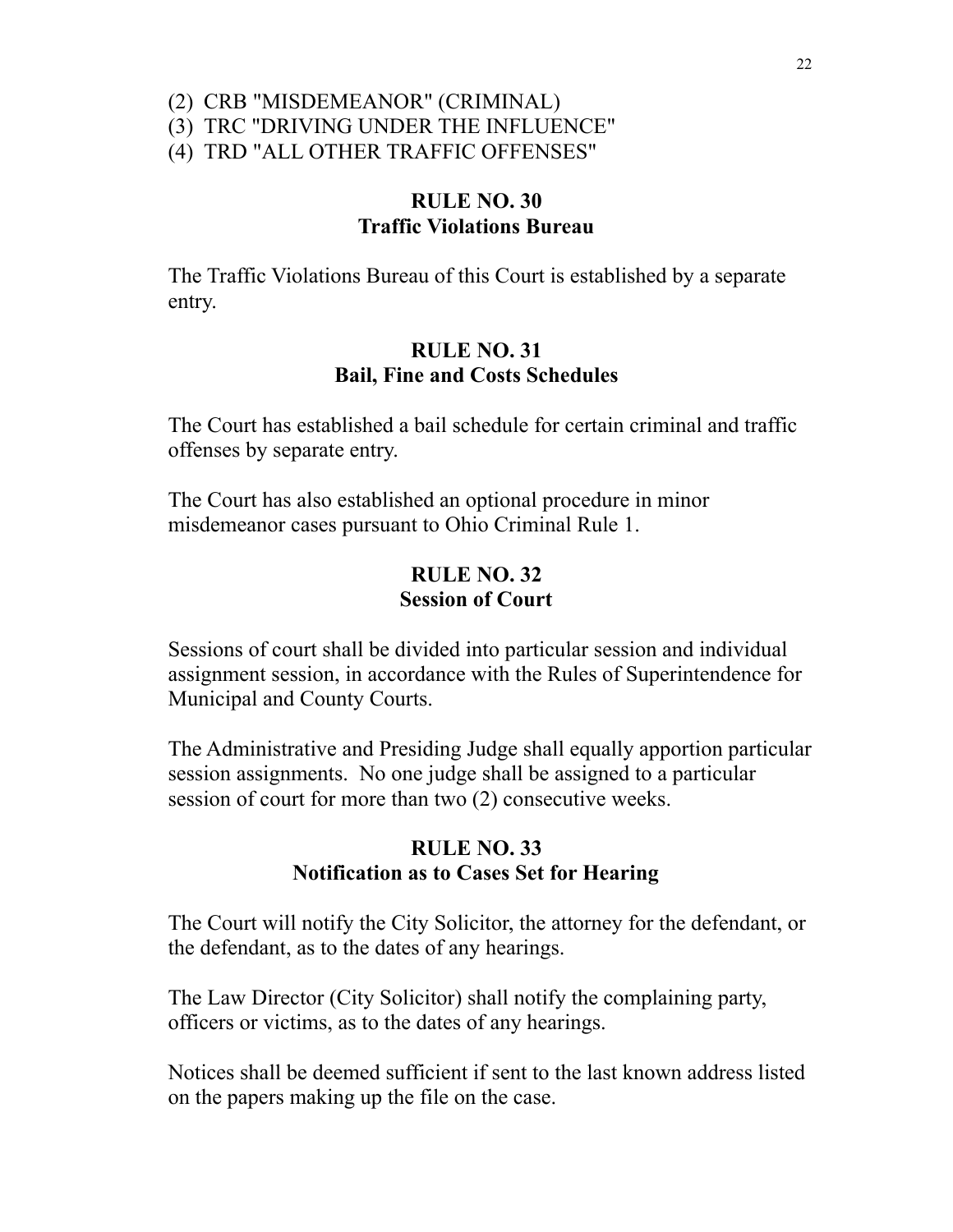It is the order of the Court that all parties notified of a hearing appear before the Court at the time designated unless otherwise excused from attendance by the Judge.

# **RULE NO. 34 Pretrial Procedure in Criminal Cases**

When a jury demand is filed in a criminal case, or when it is indicated to the Court that a jury is desired in a criminal case, the case will be assigned for trial and for pretrial.

It is the order of the Court that the Law Director (City Solicitor) or his assistant, the complaining party, the defendant's attorney, and the defendant to be notified of pretrial in criminal cases and attend the pretrial.

All pretrials or those so designated on the notice are appearance pretrials.

Unless leave of Court is first obtained, any attorney or person required to attend the pretrial who fails to appear for the pretrial, may be cited for a contempt of this Court.

No pretrial shall be held if the defendant is not represented by counsel.

A pretrial may be scheduled in a non-jury case at the request of defendant or his attorney, or at the request of the Law Director or his assistant.

No criminal or traffic charge will be reduced or dismissed after the last pretrial unless parties shall show good cause excusing their failure to reach the result at the pretrial, and the Court may conduct an examination into the causes of said failure, in granting leave.

## **RULE NO. 35 Attorneys shall be appointed to represent indigent defendants**

When the defendant in a criminal case, other than a minor misdemeanor, indicates to the Court that he is indigent and desires counsel, the Court shall appoint an attorney who is in good standing with the Court. Attorneys interested in representing indigent defendants shall make it known to the Court. The Court shall have a list of all interested and qualifying attorneys. The Court shall appoint defendants in rotation, thus assuring that all attorneys are appointed equally to cases. Defendants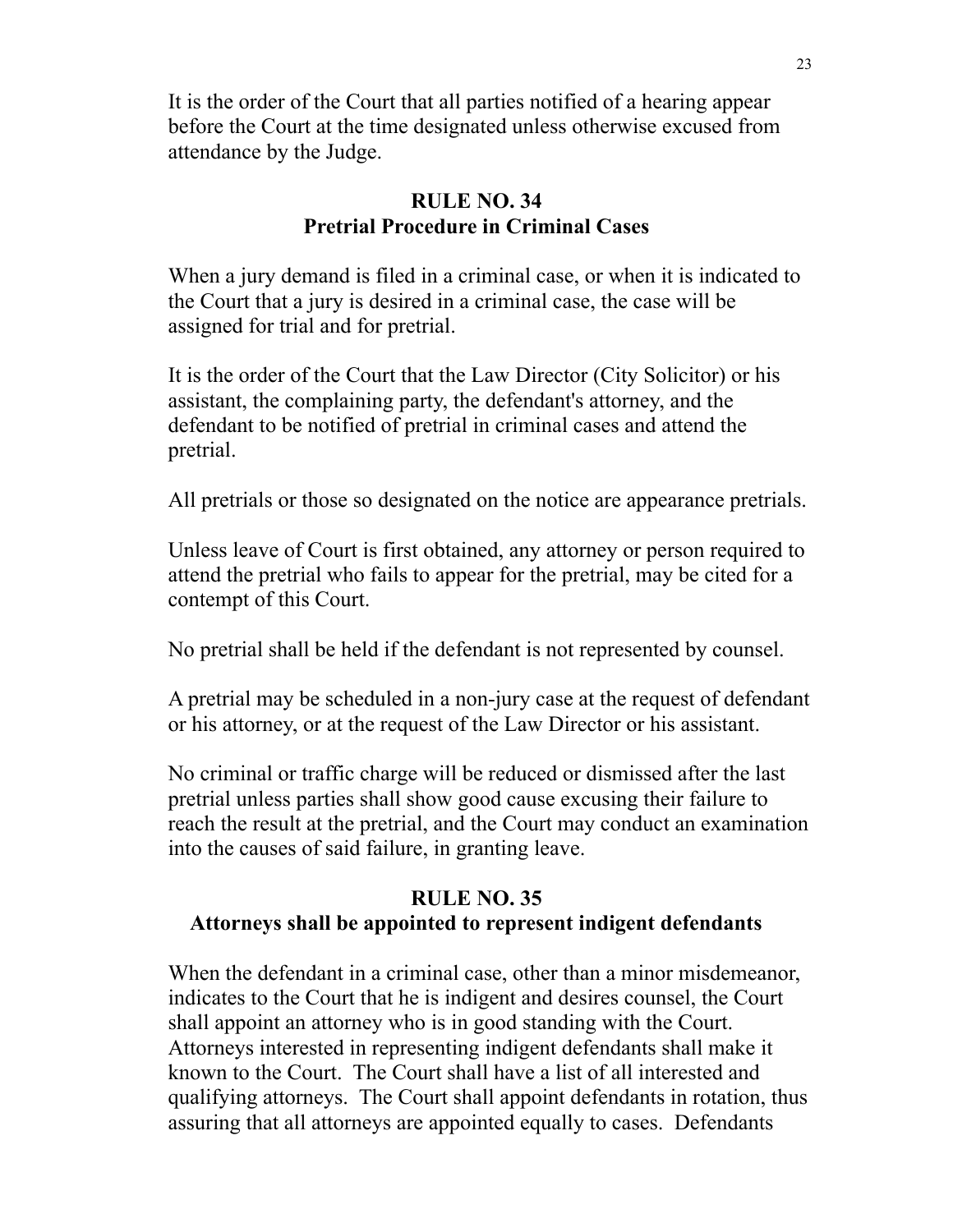shall not have the right to choose who their attorney may be, but should receive their attorney on the basis of the rotation. Those defendants who dismiss their court-appointed attorneys must hire their own.

The Court reserves the right to examine the documents comprising the investigation of the defendant's indigence, but requires only the filing of the prescribed form of the Ohio Public Defenders Office in the Court's file regarding the individual defendant.

The judge of the particular session, in the absence of court appointed counsel in criminal and traffic arraignments may:

- (1) Enter a plea of "not guilty" on behalf of an indigent defendant;
- (2) Direct that the defendant proceed to the designated attorney's office, or return to Court at a specific date and time to meet with designated counsel, or direct the court appointed counsel to meet defendant at the Scioto County Jail;
- (3) Conduct a preliminary hearing and set bail;
- (4) Generate and file an appropriate journal entry recording for the foregoing acts;
- (5) Generate and file an appropriate journal entry recording for the foregoing acts.

In all subsequent proceedings the designated counsel shall be treated and be responsible as though private retained.

## **RULE NO. 36 Demand for Jury Trial**

In criminal cases the demand for jury trial must be filed within the time limits set forth in Ohio Criminal Rule 23(A), that is, not less than ten (10) days prior to trial date, or on or before the third day following receipt of notice of the day set for trial, whichever is later. Failure to demand a jury trial within the time limits set forth is a complete waiver of the right to trial by jury, and absolutely no exceptions to this rule will be allowed.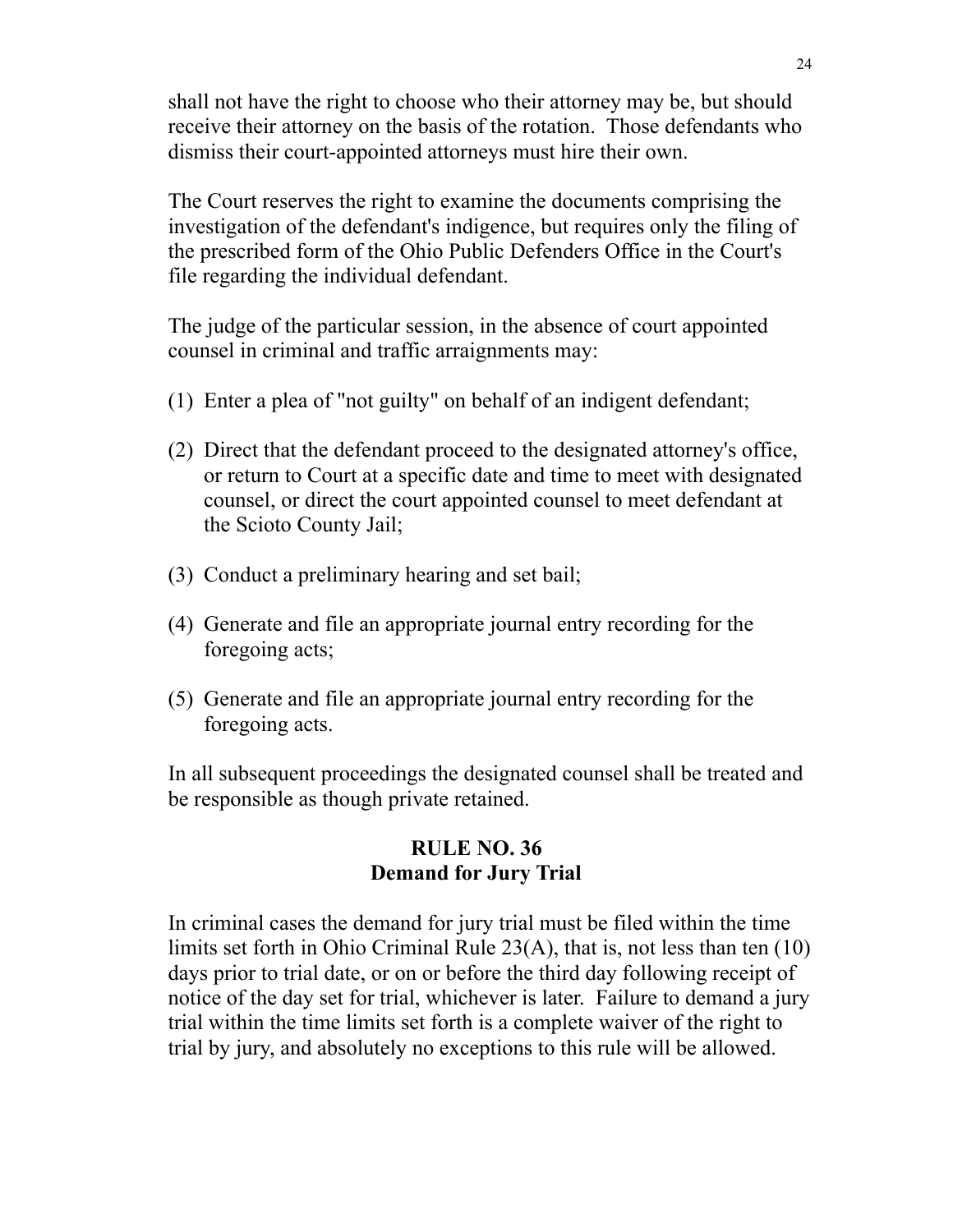## **RULE NO. 37 Waiver of Jury**

Once a written demand for jury has been filed, any subsequent waiver of the jury trial shall be made in writing at least eight (8) days prior to the trial date. Failure to abide by this rule will result in defendant's paying all jury fees and expenses incurred by reason of such demand, unless otherwise ordered by the Court.

## **RULE NO. 38 Jury Questionnaires**

Jury questionnaires shall be submitted to potential jurors and shall be available for review by any party or their counsel one (1) week prior to trial date.

## **RULE NO. 39 Subpoenas**

It is the responsibility of the complaining party to see that subpoenas for prosecution witnesses are properly requested. Where the complaining party is not a law enforcement officer, then the Law Director (City Solicitor) shall file a proper and timely praecipe.

Once subpoenas are issued, the Law Director (City Solicitor) or his assistants determine whether service has been obtained for the purpose of assuring service before trial or hearing date. All praecipes for witnesses shall, unless the case is set for trial less than three (3) days in advance, be filed not less than three (3) days prior to trial date.

It is the responsibility of defendant or his attorney to see that defense witnesses are properly subpoenaed, and that once subpoenas are issued, that proper service has been obtained. All praecipes for witnesses shall, unless the case is set for trial less than three (3) days in advance, be filed not less than three (3) weeks prior to trial date.

# **RULE NO. 40 Modification of Driver's License Suspension**

In making application for modification of the Court order suspending driving privileges, a written application shall be submitted containing the following: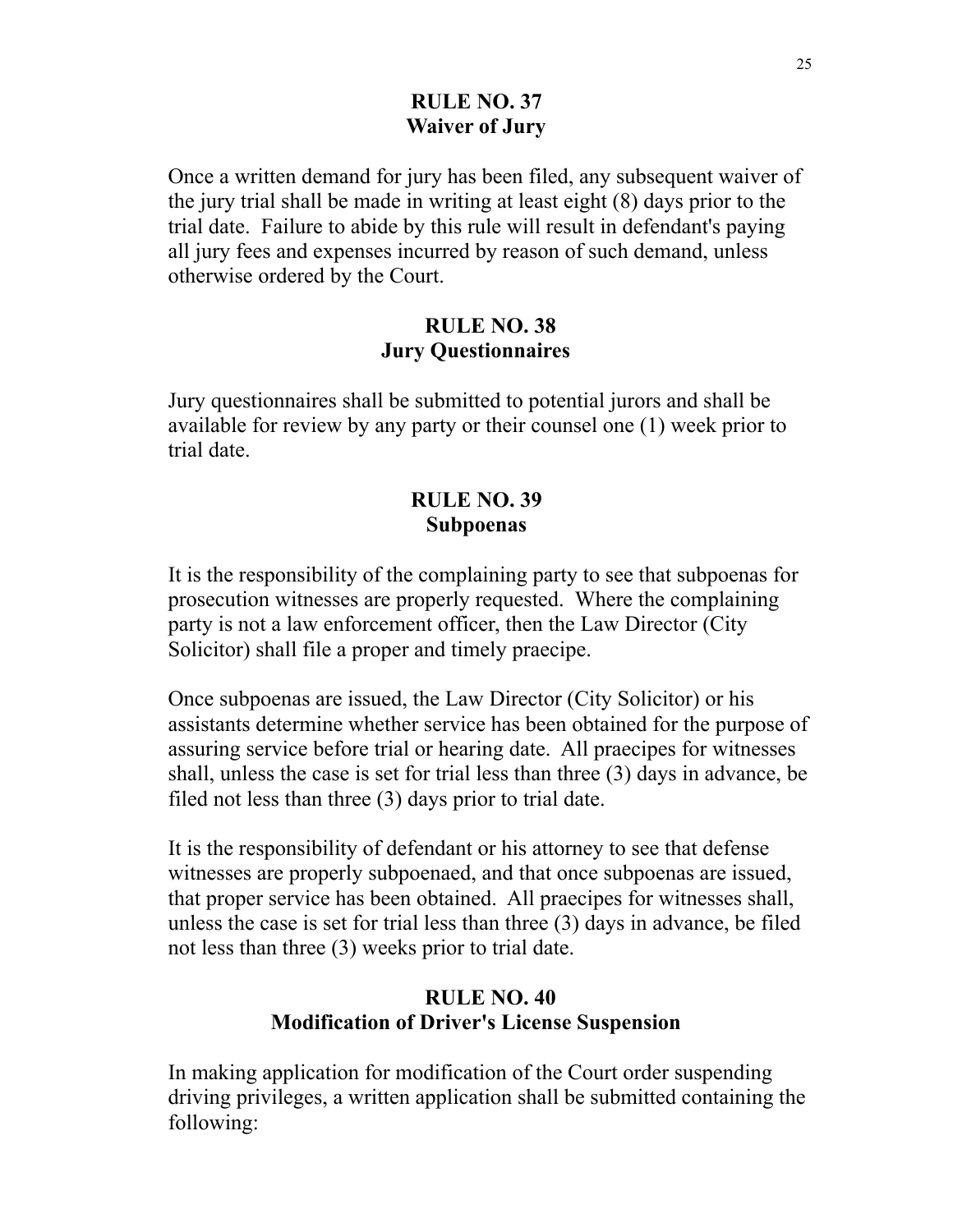- 1. The reason for the application;
- 2. The distance from home to the place of employment;
- 3. The hours of beginning and ending of work for each day requested and the days of the week worked;
- 4. If the request for driving privileges during hours of employment, a statement of whether employment will be terminated if the request is not granted; and
- 5. The appropriate filing fee.

The application shall be accompanied by a liability insurance policy or bond which is personal to the defendant.

Mandatory suspensions required by Section 4507.16 of the Ohio Revised Code shall not be modified for the first thirty day period of such suspension.

## **RULE NO. 41 Modification of Sentences**

All requests for modification of sentences shall be directed to the probation officer. It is the responsibility of the probation officer to investigate, evaluate, and report on such requests to the sentencing judge.

## **RULE NO. 42 Collection of Fines**

In order that this Court may properly administer Section 2947.14 of the Ohio Revised Code, any person who claims inability to pay a fine shall furnish the Court with a written and signed statement setting forth information as to such person's assets and liabilities; including, but not limited to, current wages and employment and last employment, accounts in financial institutions, property owned and debts, and shall set forth whether the fine could be paid by a certain date if time to pay were granted.

The refusal to submit such statement, or the furnishing of a false statement, may be punished as a contempt of Court.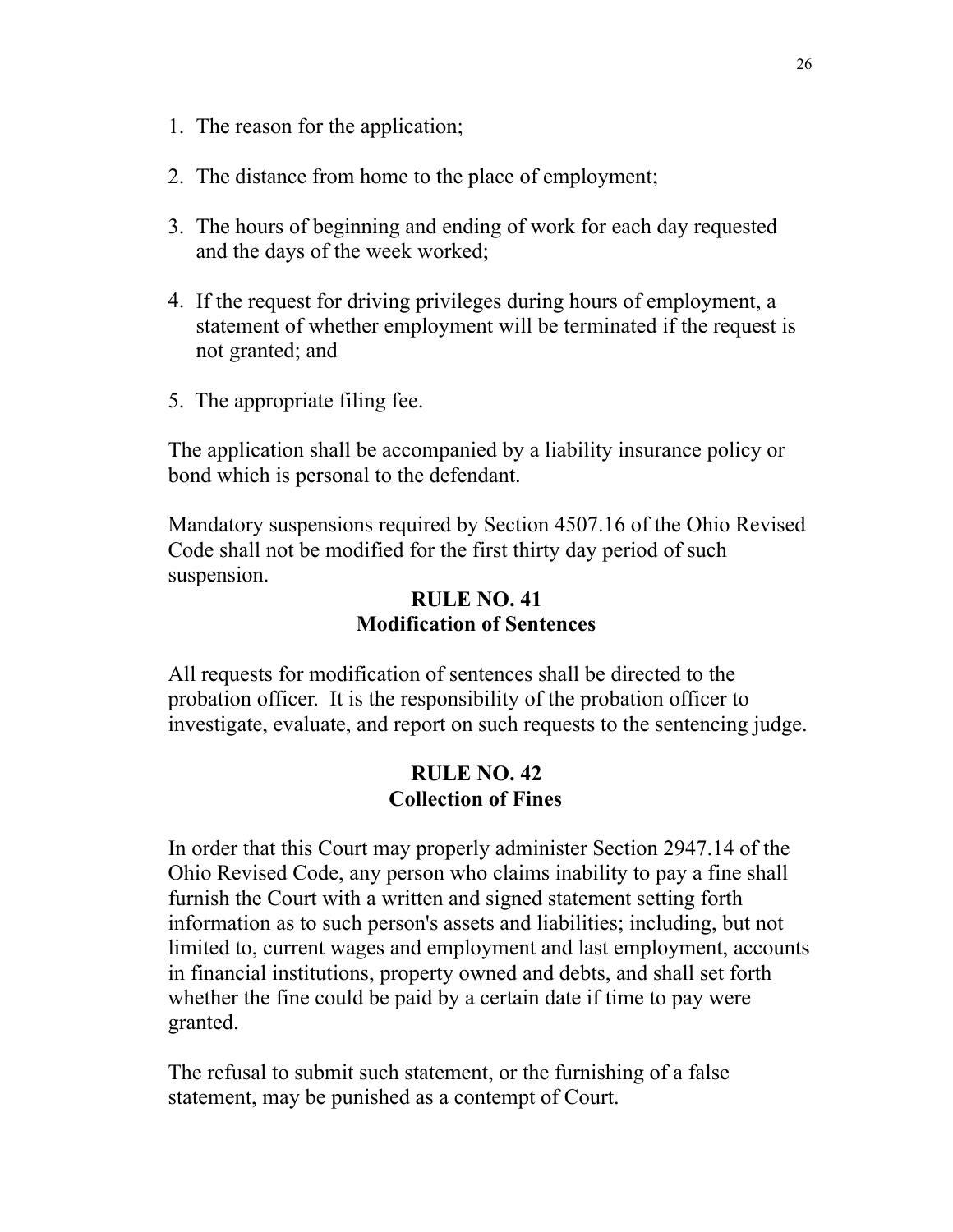# **RULE NO. 43 Caseflow Management in Criminal Cases**

A. The purpose of this rule is to establish, pursuant to M.C. Sup. R 18, a system for criminal case management which will provide the fair and impartial administration of criminal cases.

These rules shall be construed and applied to eliminate unnecessary delay and expense for all parties involved in the Court justice system.

- B. Scheduling of Events: The scheduling begins after arraignment. Thereafter, the case is managed in three (3) judicial steps.
- 1. Pretrials: After arraignment, all jailable misdemeanors wherein the defendant is represented by a defense counsel shall be set for pretrial by the Assignment Commissioner within thirty (30) days save those cases wherein the time allowed by R.C. 2945.71 is less than thirty (30) days. All other misdemeanors shall be set for trial unless the Judge orders a pretrial in said case. If the parties cannot resolve the case, then the case should be set for trial to the Court unless a jury is demanded.
- 2. Motions: All motions shall be made in writing and accompanied by a written memorandum containing the arguments of counsel. Motions must be filed within the time limits established by the Ohio Rules of Criminal Procedure. All motions shall be set for oral hearing.
- 3. Trials: Each case not resolved at pretrial shall be set for a trial to the Court if not already set. If a jury demand is timely filed, then the case will be moved to the jury trial schedule, if not already set. All defense counsel having filed jury demands (or in serious misdemeanors) shall notify the Court by 4:00 p.m. of the eighth  $(8<sup>th</sup>)$  day preceding their trial of any change in plea, or jury demand status by a jury waiver in writing by the defendant or jury costs will bee attached to their case.
	- (a) Continuances: No party shall be granted a continuance of a trial or a hearing without a written motion from the party or his counsel stating the reason for the continuance. Rule II-17 (D)(4) shall apply as though fully restated here regarding the requirements for a valid continuance motion.
- C. Outstanding Warrants.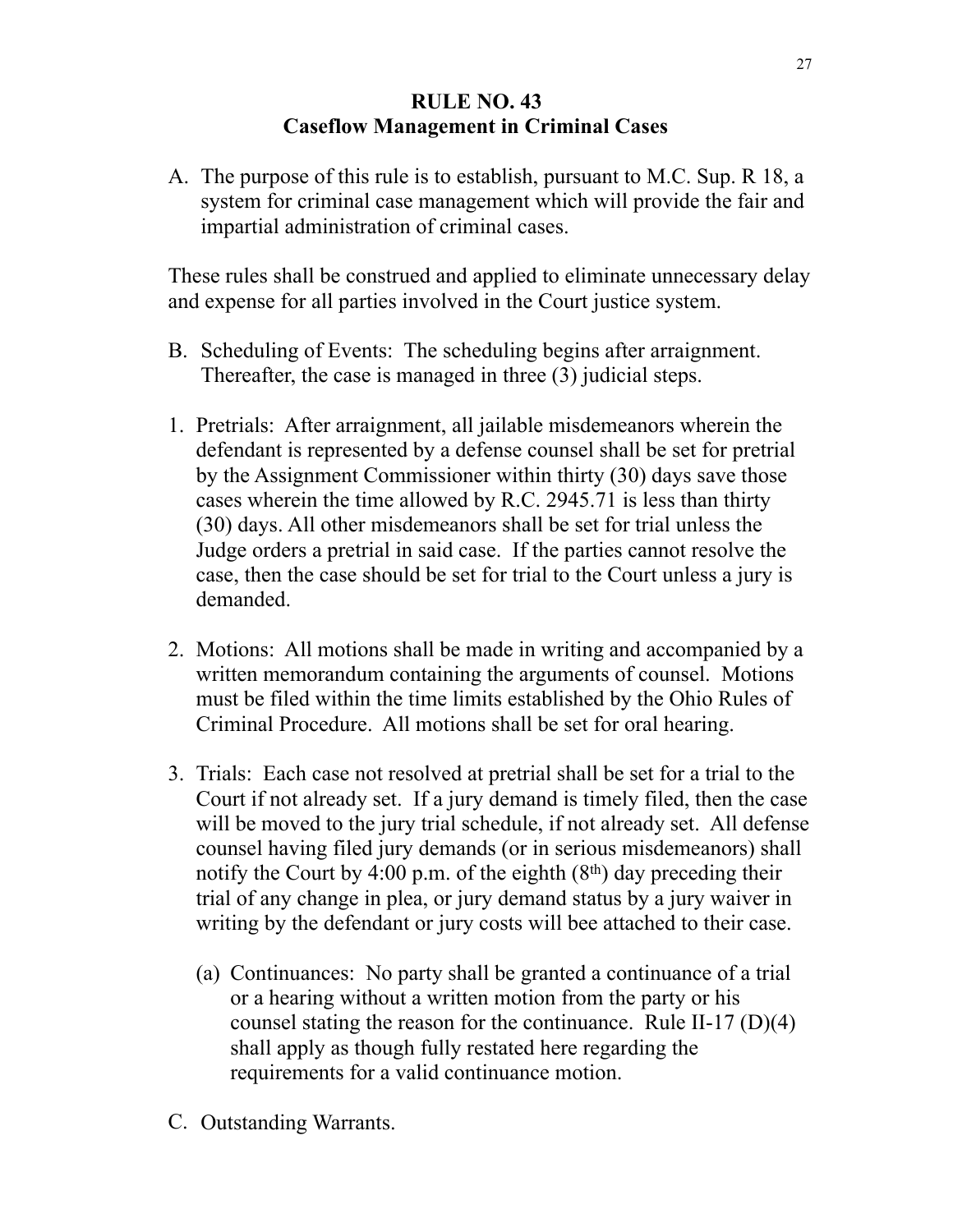In the interest of judicial economy, the Clerk of Courts shall cause to be recalled all outstanding misdemeanor warrants that are more than three (3) years old wherein service has not been had on the defendant(s).

## **RULE NO. 44 Jury Management Plan - Introduction**

This local Rule of Practice is being implemented in compliance with Municipal Court Superintendence Rule 18(C), which requires that each municipal court, prior to July 1, 1994, develop and implement a jury management plan. It is the purpose of this Rule to implement an efficient and comprehensive system of jury use and management for the Portsmouth Municipal Court.

### **RULE NO. 45 Jury Eligibility**

To ensure that the jury pool is representative of the adult population of Scioto County, Ohio, all persons are eligible to serve on a jury, except as follows:

- 1. Persons less than 18 years of age.
- 2. Persons who are not residents of Scioto County.

All reasonable efforts shall be made to accommodate prospective jurors who have special needs.

## **RULE NO. 46 Procedure for Jury Selection**

Potential jurors shall be drawn from a jury source list, which shall constitute a list of persons having a driver's license in Scioto County, by the use of random selection procedures using automated data processing equipment in conformity with ORC 2313.06 and ORC 2313.21.

Each year the Jury Commissioners, duly appointed by the Court pursuant to Revised Code 2313.01, shall convene and select jury panels to cover potential jury dates throughout the calendar year. The jury source list shall be reviewed and unsuitable names purged from such list, in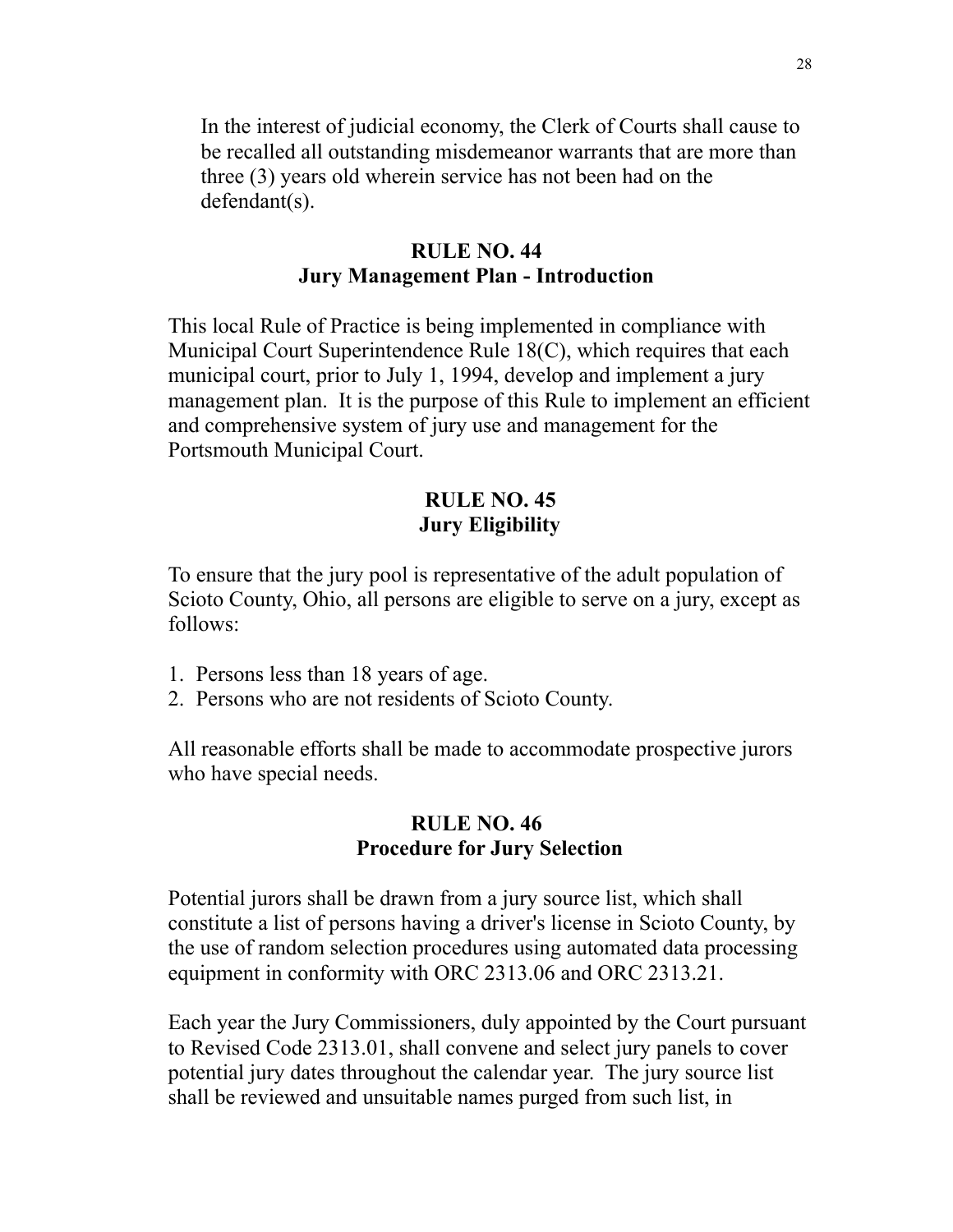accordance with the powers provided to jury commissioners by ORC 2313.01.

In the event the jury panels are insufficient to meet the needs for the Court in the calendar year, the Jury Commissioners shall reconvene as necessary to select additional jury panels, in accordance with ORC 2313.01.

If, in the opinion of the Court, this jury source list is not representative of the adult population of the jurisdiction, additional source lists shall be utilized as authorized by law.

Further, random selection processes shall be utilized to assign prospective jurors to specific panels and for assignment during voir dire.

Departures from random selection shall be permitted only as follows:

- 1. To exclude persons ineligible for service.
- 2. To excuse or defer prospective jurors.
- 3. To remove prospective jurors for cause or if challenged peremptorily.
- 4. To provide all prospective jurors with an opportunity to be called for jury service and to be assigned to a panel.

All prospective jurors shall be notified by regular mail of their requirement of service by the issuance of a summons directing them to appear on the date assigned.

Further, all prospective jurors shall be required to complete a jury questionnaire and, if appropriate, a request for excuse, exemption or deferral. Said summons shall be phrased so as to be readily understood by an individual unfamiliar with the legal process, and shall be delivered by ordinary mail. Said summons shall clearly explain how and when the recipient must respond and the consequences of his failure to respond. Any person who fails to respond to a duly served summons may be served with a citation for contempt of court, and must appear to answer on said summons, or, if appropriate, shall be arrested and detained for examination as to why they failed to attend.

# **RULE NO. 47 Summoning of Prospective Jurors**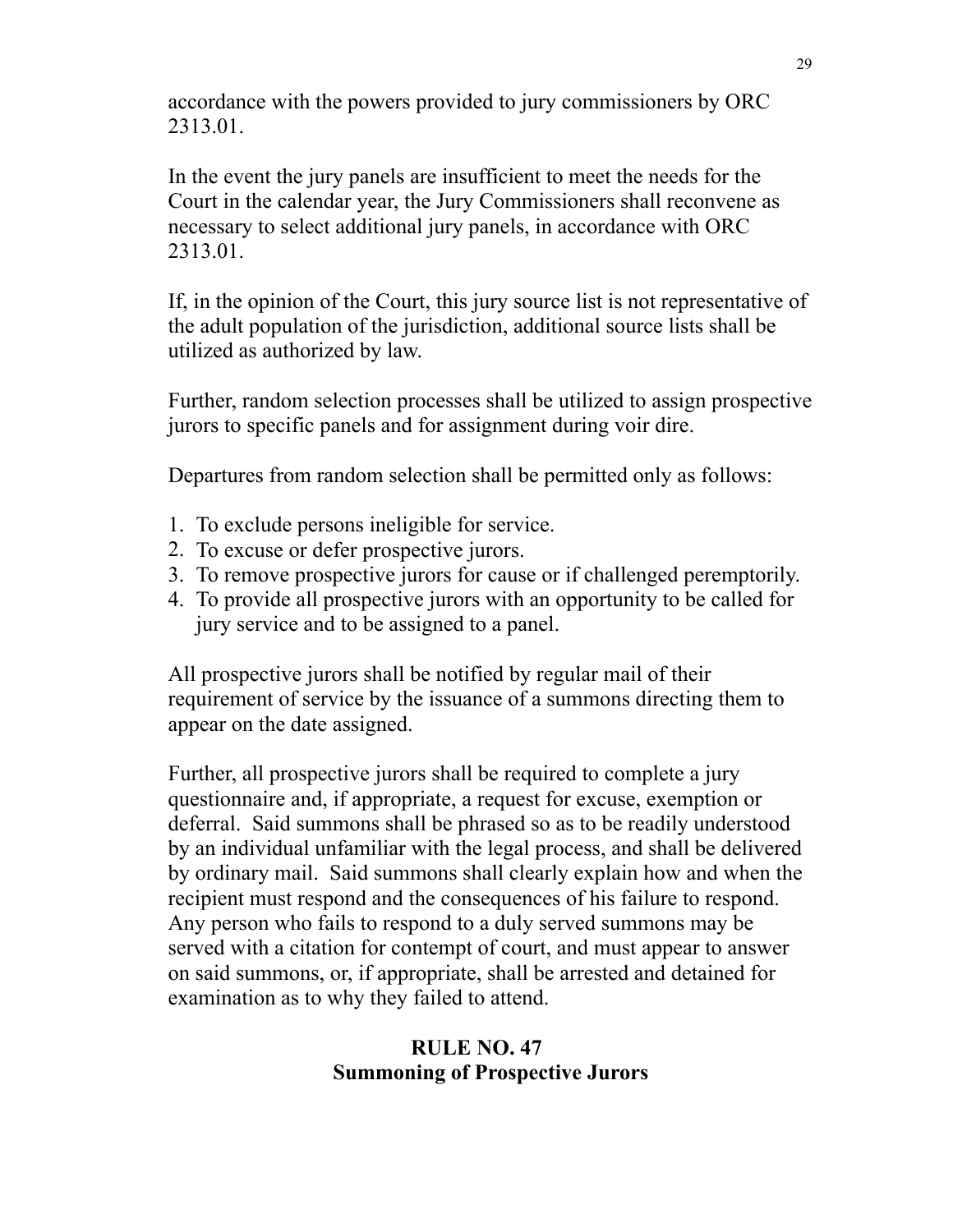Prospective jurors shall be summoned only upon the filing of a written jury demand, if required. In civil cases a jury deposit of Eight Hundred Seventy-Five Dollars (\$875.00) shall be assessed. In the event the deposit is not made, no jury will be summoned, and the failure to make said deposit shall be deemed a waiver of the right to trial by jury. A person determined to be indigent may petition the Court for a waiver of the jury deposit requirement.

In criminal cases, no deposit shall be required.

Prospective jurors shall be summoned to appear in sufficient numbers to accommodate trial activity. Panels of thirty-five (35) persons per trial shall be summoned for service unless the Court determines that a lessor or greater number is necessary for a particular trial.

Every effort shall be made to resolve cases prior to summoning juries. A jury panel shall not be summoned unless it appears that there is a substantial likelihood of trial.

Persons summoned for jury service shall receive compensation as follows:

Twenty-Five Dollars (\$25.00).

Such fee shall be promptly paid from the city or county treasury, as appropriate.

Any juror wishing to waive his fee for service shall be permitted to do so in writing in the Clerk's office. All waived fees shall be returned to the city or county treasury, as appropriate.

The term of service for any prospective panel shall be one day or the completion of one trial, whichever is longer. After completion of such service, the juror may be excused, if request for excuse is received by the Court.

# **RULE NO. 48 Exemption, Excuse and Deferral from Jury Duty**

All persons, except those who exercise their right to exemption, are subject to service. Eligible persons who are summoned may be excused from service only if it is determined that their ability to receive and evaluate information is so impaired that they are unable to perform their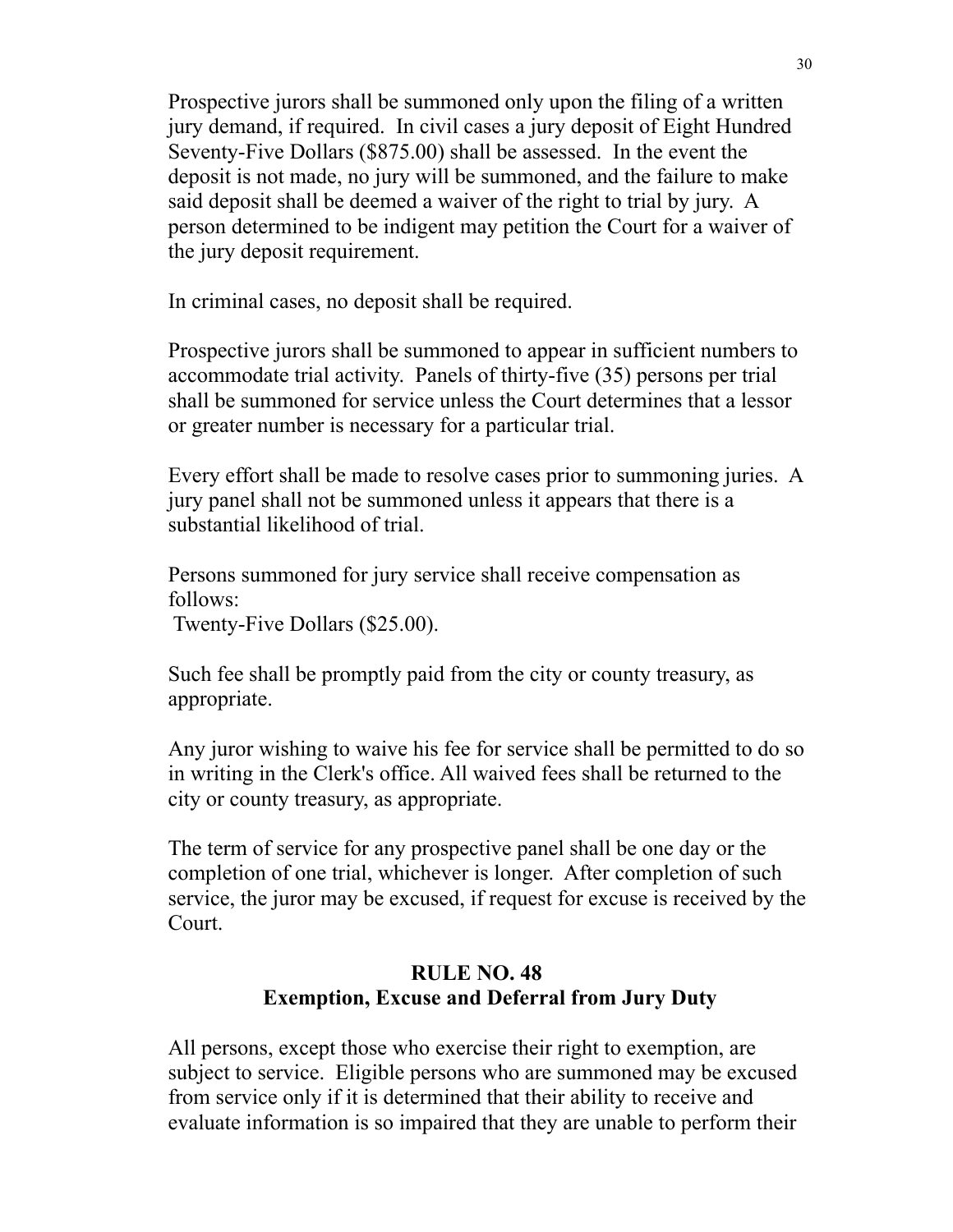duties as jurors, or that service upon them would constitute a significant hardship to them or members of the public. Persons excused from service shall be deferred and may be subject to jury service at a later time. All requests for excuse, exemption or deferral must be made on the form provided, and shall be accompanied by appropriate documentation. These documents shall be retained by the Court.

The following factors constitute a partial, although not exclusive, list of excuses for which a person may be excused or deferred from jury service.

- 1. Any person who suffers from a substantial physiological or psychological impairment.
- 2. Any person who has a scheduled vacation or business trip during potential jury service.
- 3. Any person for whom jury service would constitute a substantial economic hardship.
- 4. Any person for whom service on a jury would constitute a substantial hardship on their family, clients, or members of the public affected by the prospective jurors occupation.
- 5. Any person for whom it may be readily determined is unfit for jury service.
- 6. Any person for whom it is readily apparent would be unable to perform their duty as a juror.
- 7. Other valid excuse.

No person shall be excused from jury service, except by the Judge. No person who does not complete the jury excuse deferral or exemption form shall be excused from service. Once a prospective juror has submitted his request for excuse, the prospective juror must report for service unless otherwise notified by the Court.

# **RULE NO. 49 Examination of Prospective Jurors**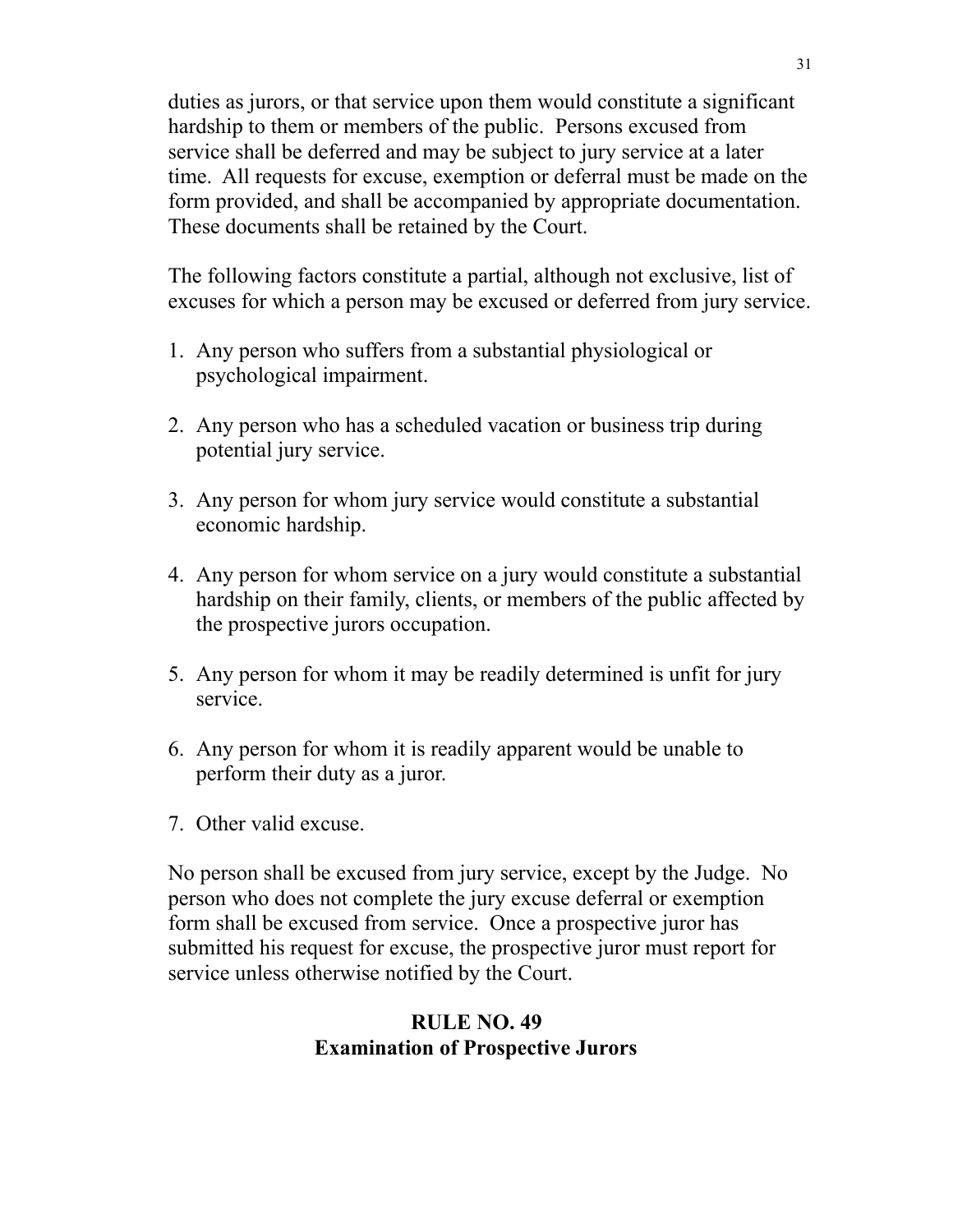Examination of prospective jurors shall be limited to matters relevant to determining whether to remove a juror for cause, and to determine the jurors' fairness and impartiality.

All prospective jurors shall be placed under oath in accordance with the Ohio Revised Code. The oath administered shall incorporate an oath to assure the truthfulness of the answers provided on jury questionnaires.

Jury questionnaires indicating basic background information concerning panel members shall be made available to counsel one day prior to the day on which jury selection is to begin.

The Court shall conduct a preliminary voir dire examination concerning basic and relevant matters, and counsel shall be permitted a reasonable period of time to question panel members thereafter. Counsel or parties shall conform their voir dire questioning to the following rules:

- 1. Counsel may not examine prospective jurors concerning the law or possible instructions.
- 2. Counsel may not ask jurors to base answers on hypothetical questions.
- 3. Counsel may not argue the case while questioning jurors.
- 4. Counsel may not engage in efforts to indoctrinate jurors.
- 5. Jurors may not be asked what kind of verdict they might return under any circumstances. No promises may be elicited from jurors.
- 6. Questions are to be asked collectively of the panel whenever possible.
- 7. Counsel may inquire by general questions concerning the validity and philosophy of reasonable doubt or the presumption of innocence.

In the event there exists a potential for sensitive or potentially invasive questions, the Court or the parties may request a hearing preceding voir dire to consider these questions.

In all cases, voir dire shall be held on the record, but may be conducted outside the presence of other jurors in order to protect juror privacy, or to avoid juror embarrassment.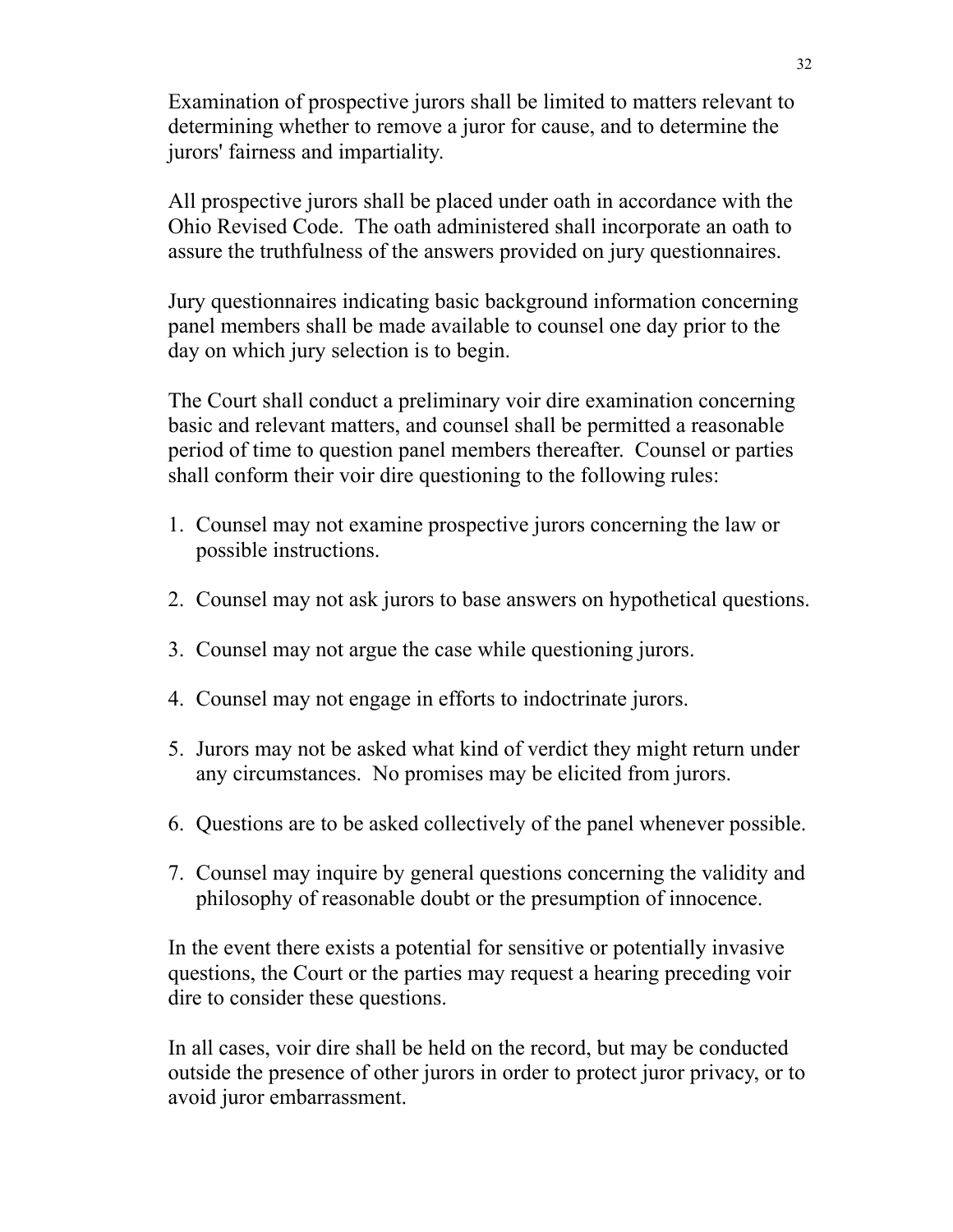If it is determined by the Court during the voir dire process that the individual is unable or unwilling to sit on a particular case fairly and impartially, the individual shall be removed from the panel. Such motion for removal for cause may be made by counsel, a party if unrepresented, or upon motion of the Court. Further, Ohio Revised Code 2313.42 and Ohio Criminal Rule of Procedure 24(B) set forth additional cause challenges which may be made against potential jurors.

Peremptory challenges shall be exercised alternatively as presently established by Revised Code 2945.23, and Civil Rule 47, and Criminal Rule 24, unless prior to trial the parties agree on the record to another method. Unless otherwise agreed, all challenges shall be made in open court. In special circumstances, challenges may be made outside the hearing of the prospective jurors. There shall be no limit to that number as established by the Rules of Civil and Criminal Procedure.

Challenges to the jury array shall be made in accordance with established rules of procedure.

In criminal cases, the jury shall consist of eight regular jurors and one alternate juror at the option of the Court. In civil cases, the jury shall consist of eight regular jurors and one alternate juror at the option of the Court, unless by agreement, the parties stipulate to a lesser number. In special circumstances, additional alternate jurors may be selected.

### **RULE NO. 50 Jury Orientation**

Jurors shall report for service no later than 9:00 a.m., unless otherwise directed. After orientation, voir dire shall commence promptly. All unresolved trial issues must be brought to the attention of the Court before the completion of orientation. No motions shall be entertained by the Court the day of the trial, except those which the Court must consider by law or by rule of procedure.

Prospective jurors shall be provided with oral orientation upon their initial appearance and prior to service. The Court shall give preliminary instructions to all prospective jurors, as well as additional instructions to all prospective jurors, as well as additional instructions following the impaneling of the jury to explain the jury's role, trial procedures of the Court, along with other basic and relevant legal principals.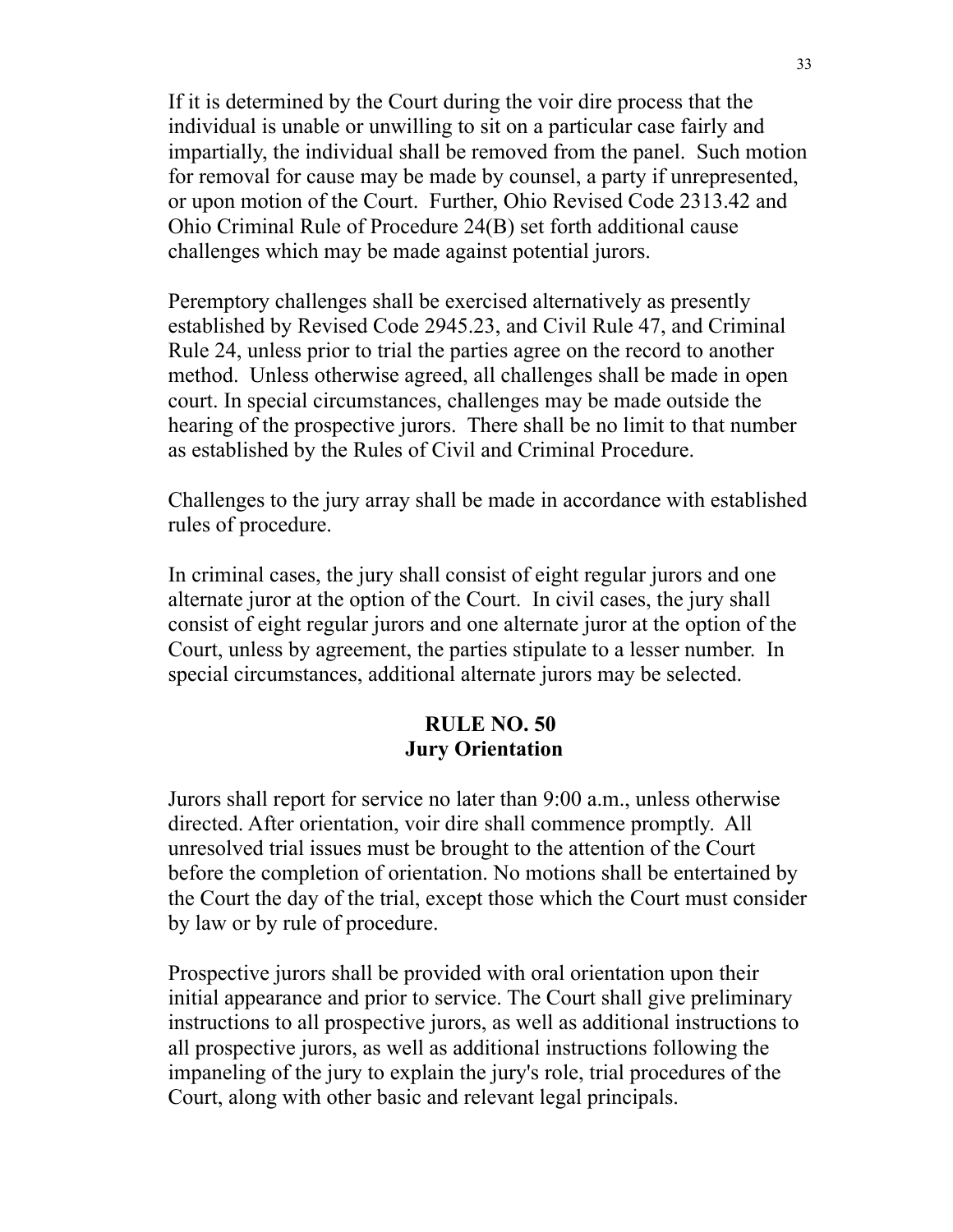Upon the completion of the case and prior to jury deliberations, the Court shall instruct the jury on the law and the appropriate procedures to be followed during the course of deliberations. In accordance with the Civil and Criminal Rules of Procedure, the parties or their counsel may request that special instructions be given to the jury.

Upon appearance for service, all prospective jurors shall be placed under the supervision of assigned court personnel and shall direct any questions or communications to such court personnel for appropriate action.

All communications between the judge and the members of the jury panel, from the time of reporting to the Court to the time of dismissal, shall be committed to writing or placed on the record in open court. Counsel for each party shall be informed of any communications, and shall be given the opportunity to be heard as to such communication. Under no circumstances shall counsel, a party, or other witness, have any contact with jurors until such jurors have been dismissed.

All jury deliberations shall be conducted in the jury deliberation room. Jury deliberations rooms shall include space furnishings and facilities conducive to reach a fair verdict. Court personnel shall endeavor to secure the safety of all prospective jurors, and shall arrange and conduct all activities so as to minimize contact between jurors, parties, counsel and the public. Upon the commencement of deliberations, all jurors shall remain in the care of court personnel and shall not be permitted to leave the Court without permission.

Deliberations shall not continue after a reasonable hour unless the trial judge determines that evening or weekend deliberations would not impose an undue hardship upon the jurors, and are required in the interest of justice. Jurors shall be consulted prior to any decision.

If jury deliberations are halted, jurors shall be permitted to be separated, unless for good cause shown, the Court finds that sequestration is necessary. If a jury is sequestered, the Court shall undertake the responsibility to oversee the conditions of sequestration and the transportation of all jurors.

Upon reaching a verdict, all jurors shall return to the courtroom where the verdict or verdicts shall be read in open court. Upon the reading of the verdict, in criminal cases, either party may request that the jury be polled.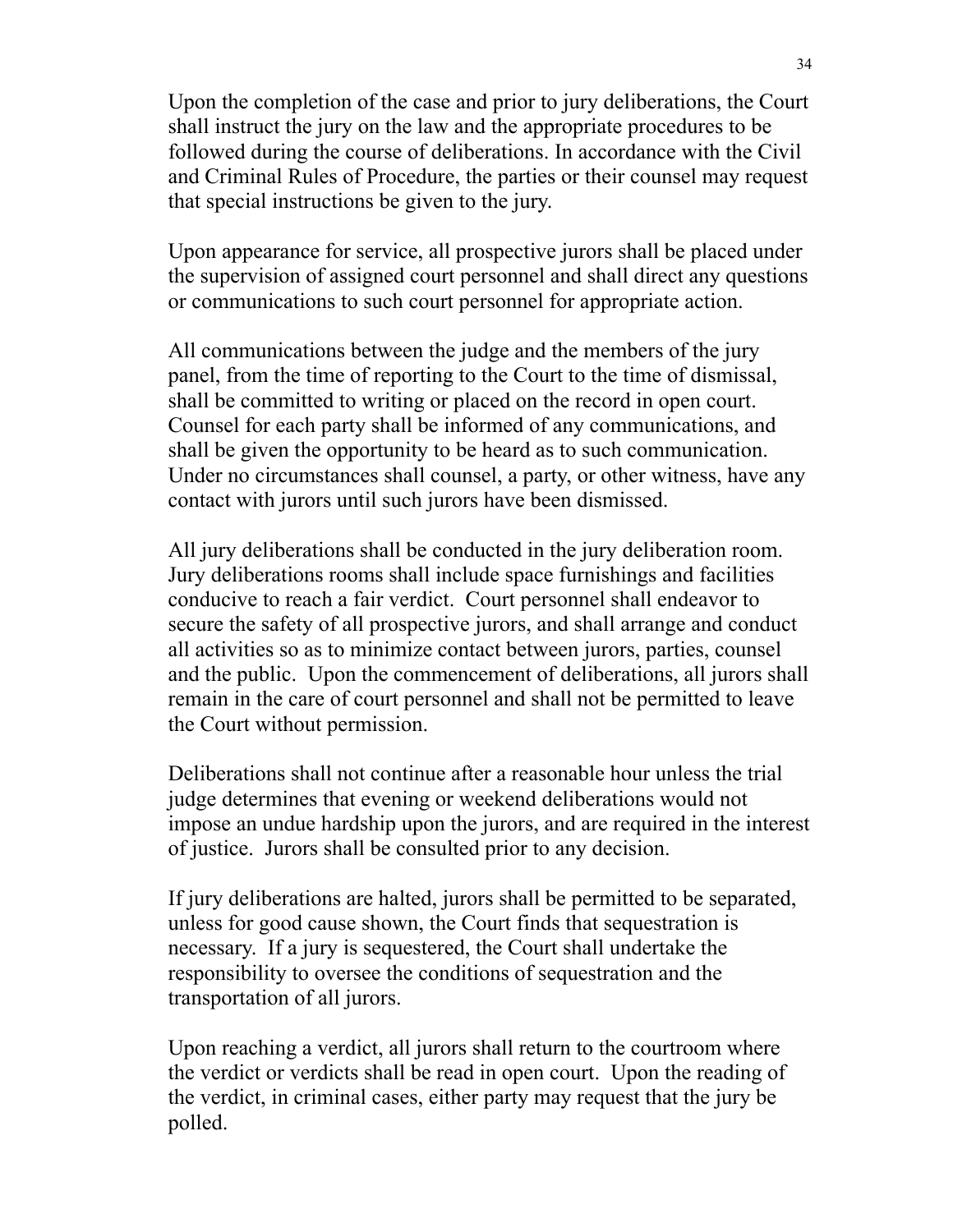The Court shall evaluate the performance of this jury management plan to determine the representativeness of the jury pool; the effectiveness of the summoning procedures; the responsiveness of individual citizens to jury summons; the efficient use of jurors; the costs effectiveness of this plan, and overall juror satisfaction.

## **RULE NO. 51 Use of Electronically Produced Tickets**

The use and filing of a ticket that is produced by computer or other electronic means is hereby authorized in the Portsmouth Municipal Court. A ticket produced by computer or other electronic means shall not require the signature of the defendant. A ticket produced by computer or other electronic means shall conform in all substantive respects to the "Ohio Uniform Traffic Ticket". The provisions of Traffic Rule (3) (B) relative to the color and weight of paper, size, and method of binding shall not be applicable to a ticket that is produced by computer or other electronic means. The ticket paper shall be of sufficient quality to allow the court record copy to remain unchanged for the period of the retention schedule for the various traffic offenses as prescribed by Rule 26.05 of the Rules of superintendence for the Courts of Ohio. The court record of the ticket shall be filed with the court or may be filed electronically as authorized by this rule.

The Portsmouth Municipal Court hereby authorizes the filing of a ticket by electronic means. If a ticket is issued at the scene of an alleged offense, the issuing officer shall serve the defendant's paper copy of the ticket as required by Traffic Rule (3) (E).

A law enforcement officer who files a ticket pursuant to this local rule, and Ohio Traffic Rule  $3(F)$  (1) and  $(F)$  (2) electronically affixes the officer's signature thereto, shall be considered to have certified the ticket and shall have the same rights, responsibilities, and liabilities as with all other tickets issued pursuant to the Traffic Rules.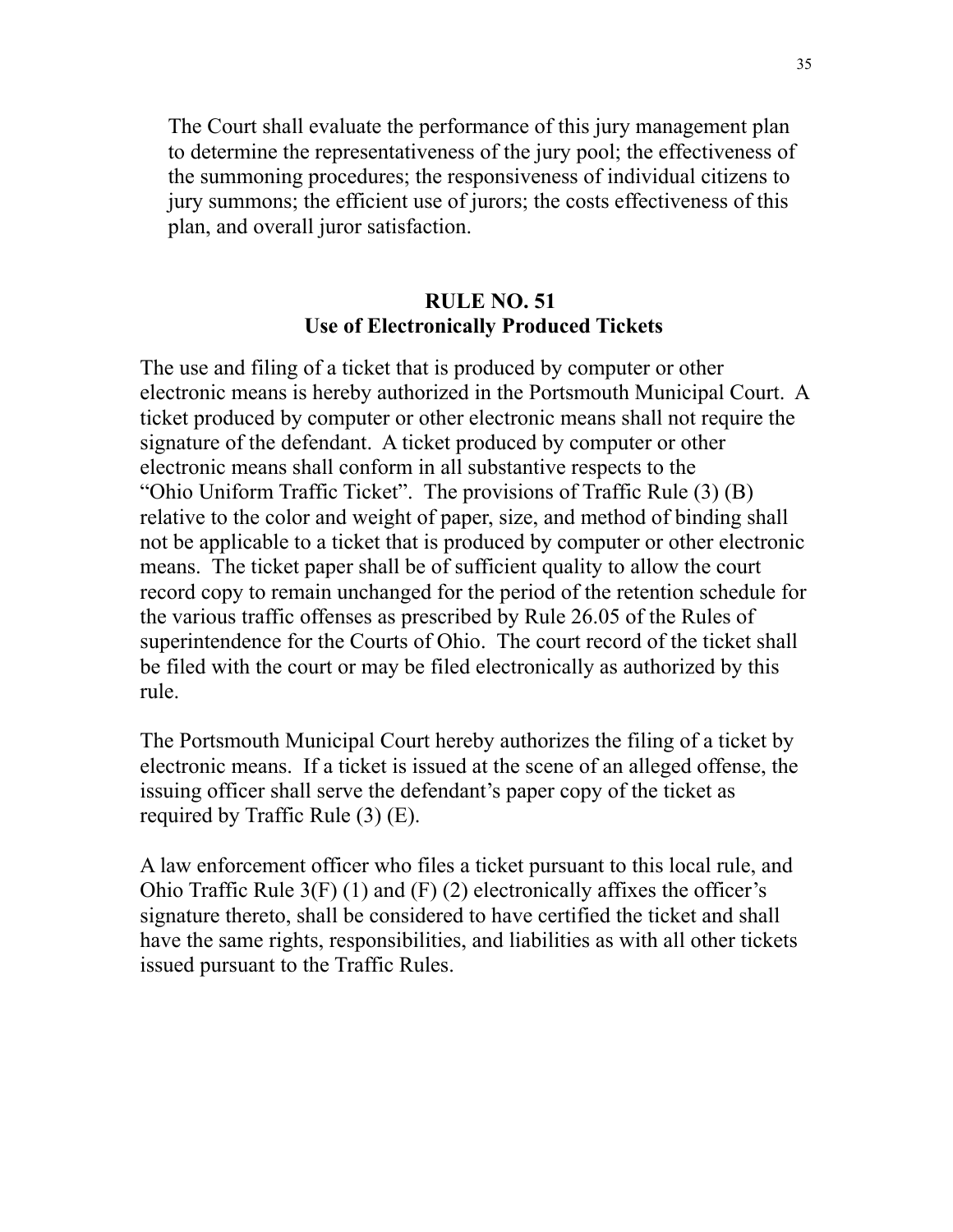Appendix A: Portsmouth Municipal Court Traffic/Criminal Court costs

### IN THE PORTSMOUTH MUNICIPAL COURT Portsmouth, Ohio

IN THE MATTER OF:

. . . . . .

| Schedule of Costs – Traffic and |                      |
|---------------------------------|----------------------|
| Criminal Division               | <b>JOURNAL ENTRY</b> |

It is hereby ORDERED that the following schedule of Traffic/Criminal Court costs shall be adopted and incorporated as a portion of the Local Rules of the Portsmouth Municipal Court effective August 1, 2017:

|                                 | Local   | $\overline{AB}$<br>562 | Victims<br>of Crime | Computer<br>Fund | Special<br>Projects | Probation<br>Fund | <b>TOTAL</b> |
|---------------------------------|---------|------------------------|---------------------|------------------|---------------------|-------------------|--------------|
| Traffic<br>Minor<br>Misdemeanor | \$32.00 | \$30.00                | \$9.00              | \$3.00           | \$12.00             | \$9.00            | \$95.00      |
| Reckless<br>Operation           | \$65.00 | \$30.00                | \$9.00              | \$3.00           | \$14.00             | \$9.00            | \$130.00     |
| (Minor Misdemeanor)             |         |                        |                     |                  |                     |                   |              |
| Traffic,<br>All Other           | \$65.00 | \$30.00                | \$9.00              | \$3.00           | \$14.00             | \$9.00            | \$130.00     |
| Criminal,<br>All                | \$65.00 | \$20.00                | \$9.00              | \$3.00           | \$14.00             | \$9.00            | \$120.00     |

 $\mathcal{L}_\text{max}$  and the contract of the contract of the contract of the contract of the contract of the contract of

It is so ORDERED.

Russell D. Kegley Steven L. Mowery Individual Judge Administrative Judge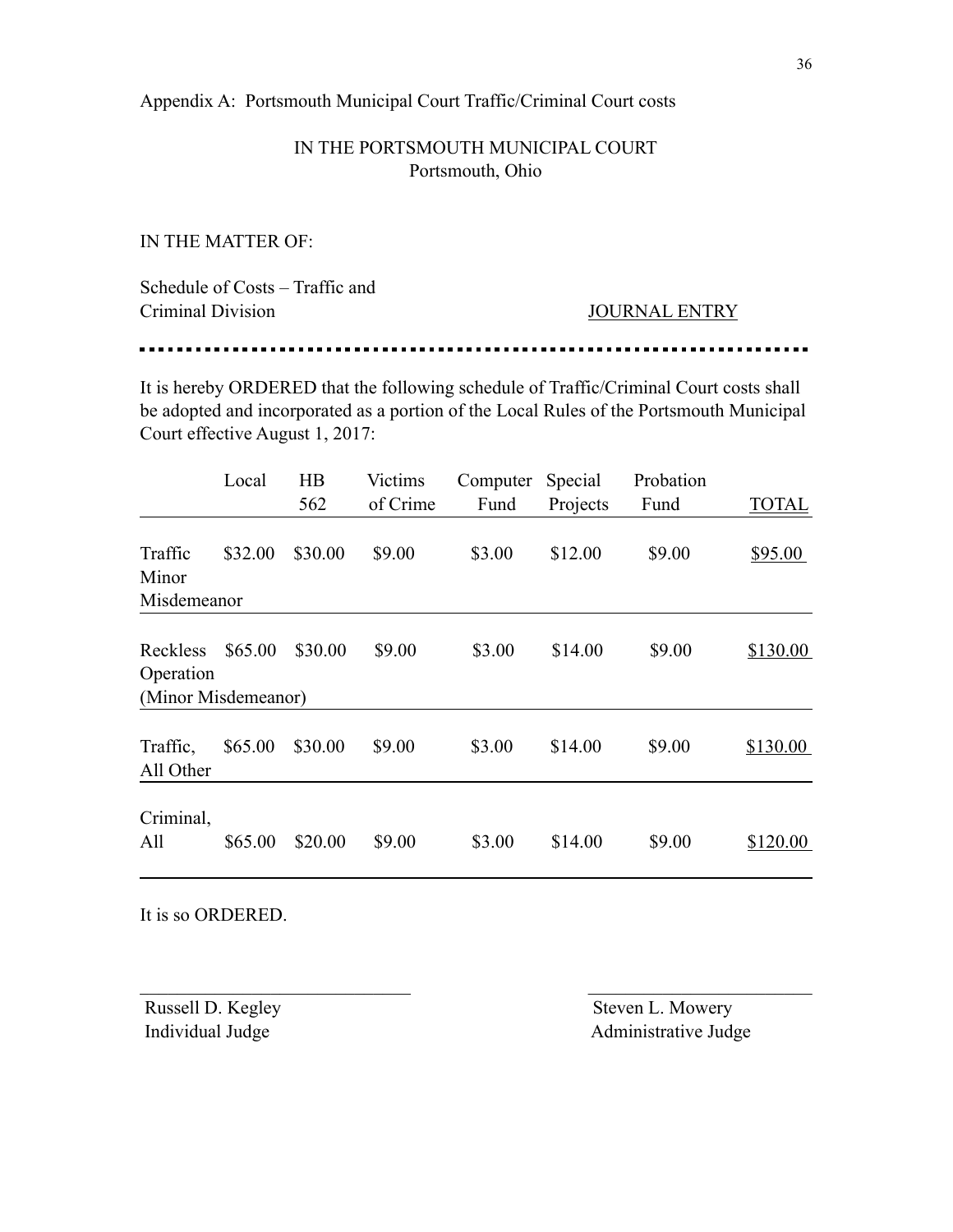## Appendix B: Schedule of Costs-Civil Division

### IN THE MUNICIPAL COURT OF PORTSMOUTH,OHIO **SCHEDULE OF COSTS –CIVIL DIVISION**

| <b>EFFECTIVE</b><br><b>SECURITY</b> | <b>August 1, 2017</b>                                 | <b>ACTUAL</b> |                |  |
|-------------------------------------|-------------------------------------------------------|---------------|----------------|--|
|                                     |                                                       | <b>COST</b>   | <b>DEPOSIT</b> |  |
|                                     | Complaint (one defendant plus certified mail)\$106.00 |               |                |  |
|                                     | - each additional defendant by certified mail         |               | 7.00           |  |
|                                     |                                                       |               | 7.00           |  |
|                                     |                                                       |               | $0.00*$        |  |
|                                     |                                                       |               |                |  |
|                                     |                                                       |               |                |  |
|                                     |                                                       |               |                |  |
|                                     |                                                       |               |                |  |
|                                     |                                                       |               |                |  |
|                                     |                                                       |               |                |  |
|                                     |                                                       |               |                |  |
|                                     |                                                       |               |                |  |
|                                     |                                                       |               |                |  |
|                                     |                                                       |               | 25.00          |  |
|                                     |                                                       |               | 7.00           |  |
|                                     |                                                       |               | 20.00          |  |
|                                     |                                                       |               |                |  |
|                                     |                                                       |               | 7.00           |  |
|                                     | - each additional defendant by certified mail         |               | 7.00           |  |
|                                     |                                                       |               | 7.00           |  |
|                                     |                                                       |               | $---$          |  |
|                                     |                                                       |               | 20.00          |  |
|                                     |                                                       |               |                |  |
|                                     |                                                       |               |                |  |
|                                     | \$100.00                                              |               |                |  |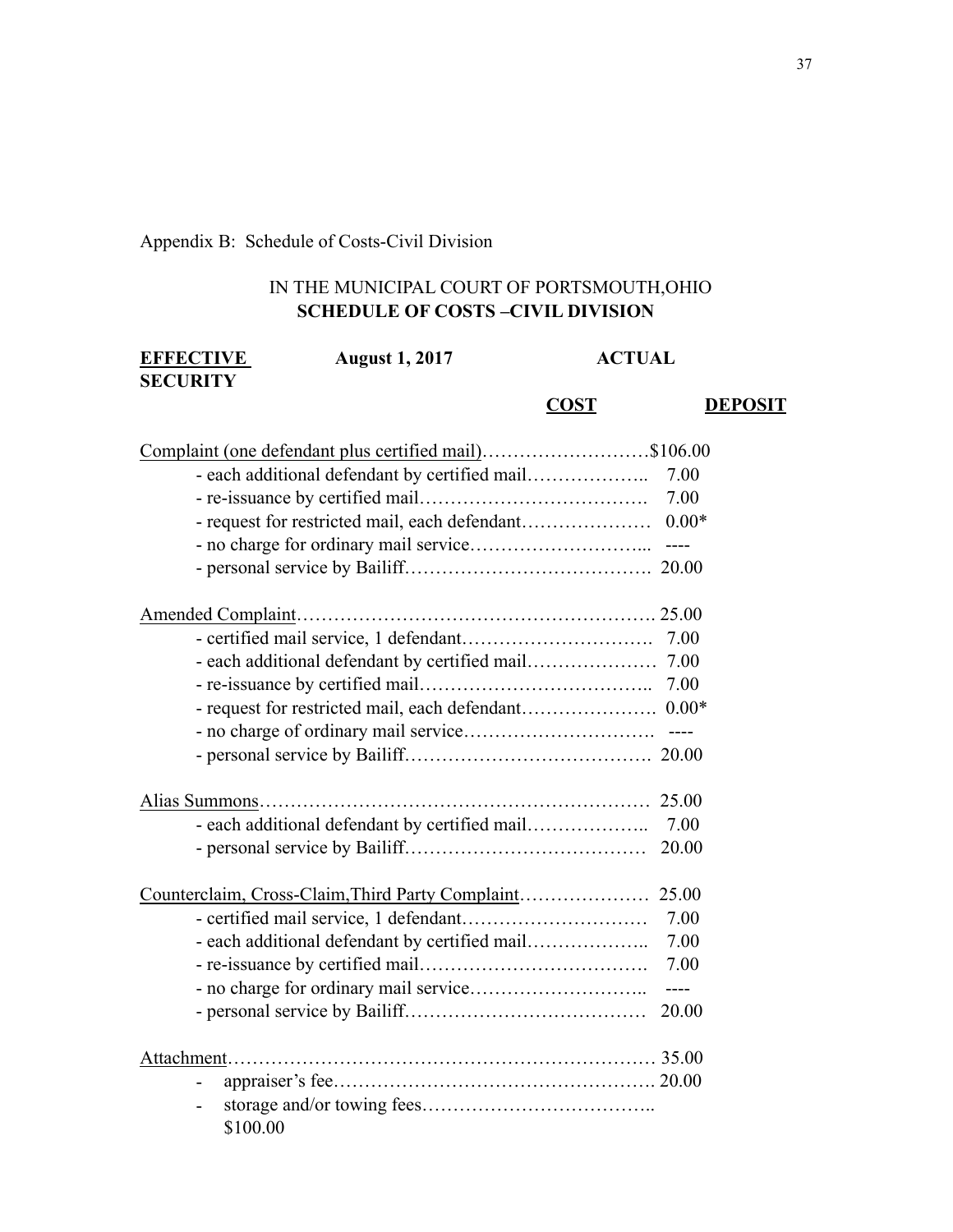## \*PLEASE CALL YOUR LOCAL POST OFFICE FOR THE RESTRICTED MAIL RATE.

|                 | <b>ACTUAL</b> |
|-----------------|---------------|
| <b>SECURITY</b> | <b>COST</b>   |

## **DEPOSIT**

|                                                        |       | 30.00           |        |
|--------------------------------------------------------|-------|-----------------|--------|
|                                                        |       | 10.00           | 100.00 |
|                                                        |       |                 | 175.00 |
| - service by Bailiff, regular mail, certified included |       | 109.00<br>20.00 |        |
|                                                        |       |                 |        |
| Bureau of Motor Vehicles Appeals                       |       |                 |        |
|                                                        |       | 101.00          |        |
|                                                        |       | 69.00           |        |
| - includes certified mail for 1 defendant              |       |                 |        |
| - each additional defendant by certified mail          | 7.00  |                 |        |
|                                                        | 20.00 |                 |        |
|                                                        |       |                 |        |
|                                                        |       | 25.00           |        |
| - includes certified mail for 1 defendant              |       |                 |        |
| - each additional defendant by certified mail          | 7.00  |                 |        |
|                                                        | 20.00 |                 |        |
|                                                        |       | 80.00           |        |
|                                                        |       | 80.00           |        |
| - check or money order made payable to bank            |       | 1.00            |        |
|                                                        |       |                 |        |
|                                                        |       |                 | 325.00 |
| - costs are actual expenses of publication             |       |                 |        |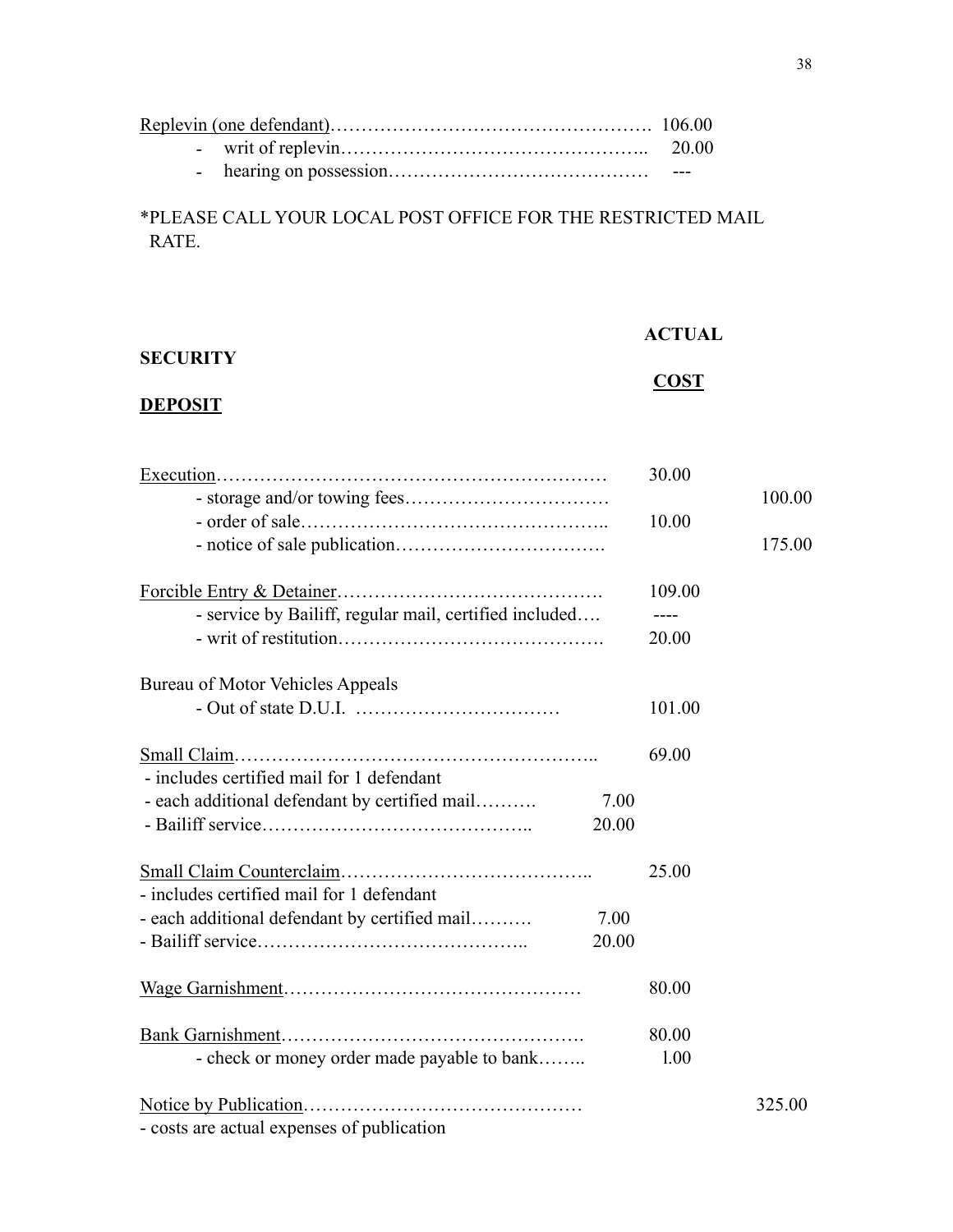|                                                            |      |       | 875.00 |
|------------------------------------------------------------|------|-------|--------|
| - due at time of filing demand or no later than 5 business |      |       |        |
| days prior to pre-trial date                               |      |       |        |
|                                                            |      | 25.00 |        |
| - includes Bailiff service                                 |      |       |        |
|                                                            | 7.00 |       |        |

|                                                                                                                                | <b>ACTUAL</b> | <b>SECURITY</b> |
|--------------------------------------------------------------------------------------------------------------------------------|---------------|-----------------|
|                                                                                                                                | <b>COST</b>   | <b>DEPOSIT</b>  |
| - paid to witness (must file 72 hrs. prior                                                                                     | 12.00         |                 |
| to hearing date)                                                                                                               |               |                 |
| - Bailiff service, each witness                                                                                                | 5.00          |                 |
| - paid to witness (must file 72 hrs. prior<br>to hearing date)                                                                 | 15.00         |                 |
| - Bailiff service, each witness                                                                                                | 5.00          |                 |
| - for purposes of lien attachment/transfer                                                                                     | 5.00          |                 |
|                                                                                                                                |               |                 |
| Certificate of Judgment to BMV                                                                                                 | 12.00         |                 |
| Transfer of Judgment to this Court                                                                                             | 50.00         |                 |
| Transfer of Case to Another Court<br>- plus filing fee required in transferred<br>Court if individual does not file themselves | 20.00         |                 |
| Motion to Vacate, Modify or Revive Judgment                                                                                    | 25.00         |                 |
| - certified mail service, 1 defendant                                                                                          | 7.00          |                 |
| - each additional defendant by certified mail                                                                                  | 7.00          |                 |
| Motion to Transfer Small Claim to regular Civil                                                                                |               |                 |
|                                                                                                                                | 40.00         |                 |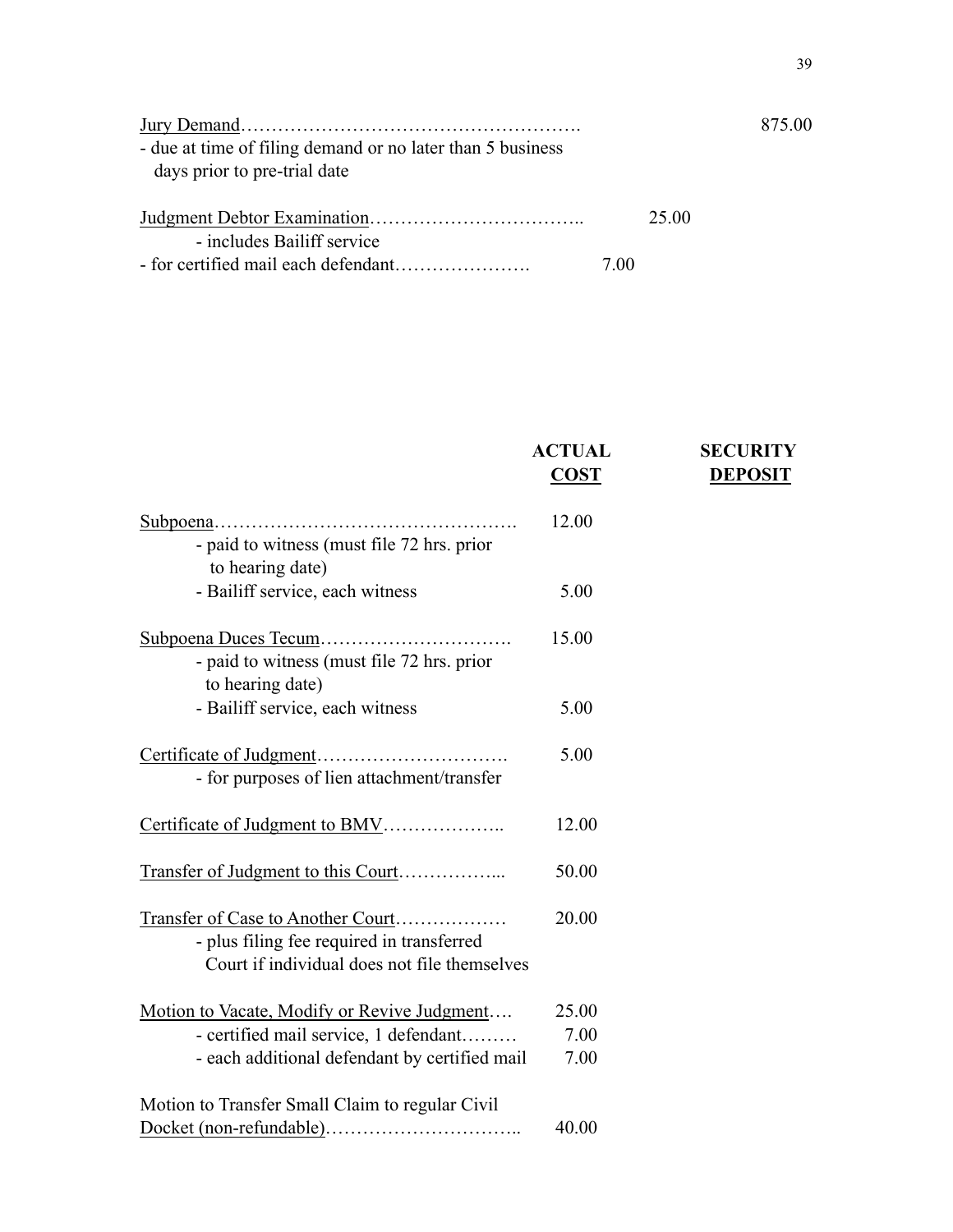| - payment of filing of appeal with Clerk of<br>Court<br>- transcript request to Court Reporter-<br>requesting party | 100.00 |
|---------------------------------------------------------------------------------------------------------------------|--------|
| Landlord-Tenant Rent Escrow Actions<br>(no charge for filing/must deposit rental)<br>amount)                        |        |
| Sheriff Service, Must contact Sheriff Department (740)355-8261                                                      |        |
|                                                                                                                     | 5 ()() |

|                                                 | 20.00 |
|-------------------------------------------------|-------|
| - 25% of personal earnings after deductions     |       |
| Required by law: The Court will assess a        |       |
| Poundage fee of 1% of amount paid through the   |       |
| Court                                           |       |
| Certification & Authentication of Court Records | 1.00  |
| - each sheet                                    |       |
|                                                 | -50   |
| - per page                                      |       |
|                                                 | 20 00 |

 It is hereby ORDERED this schedule of Civil Court Costs shall be adopted and incorporated as a portion of the Portsmouth Municipal Court Local Rule

STEVEN L. MOWERY Administrative Judge

 $\mathcal{L}_\text{max}$  , where  $\mathcal{L}_\text{max}$  , we have the set of  $\mathcal{L}_\text{max}$